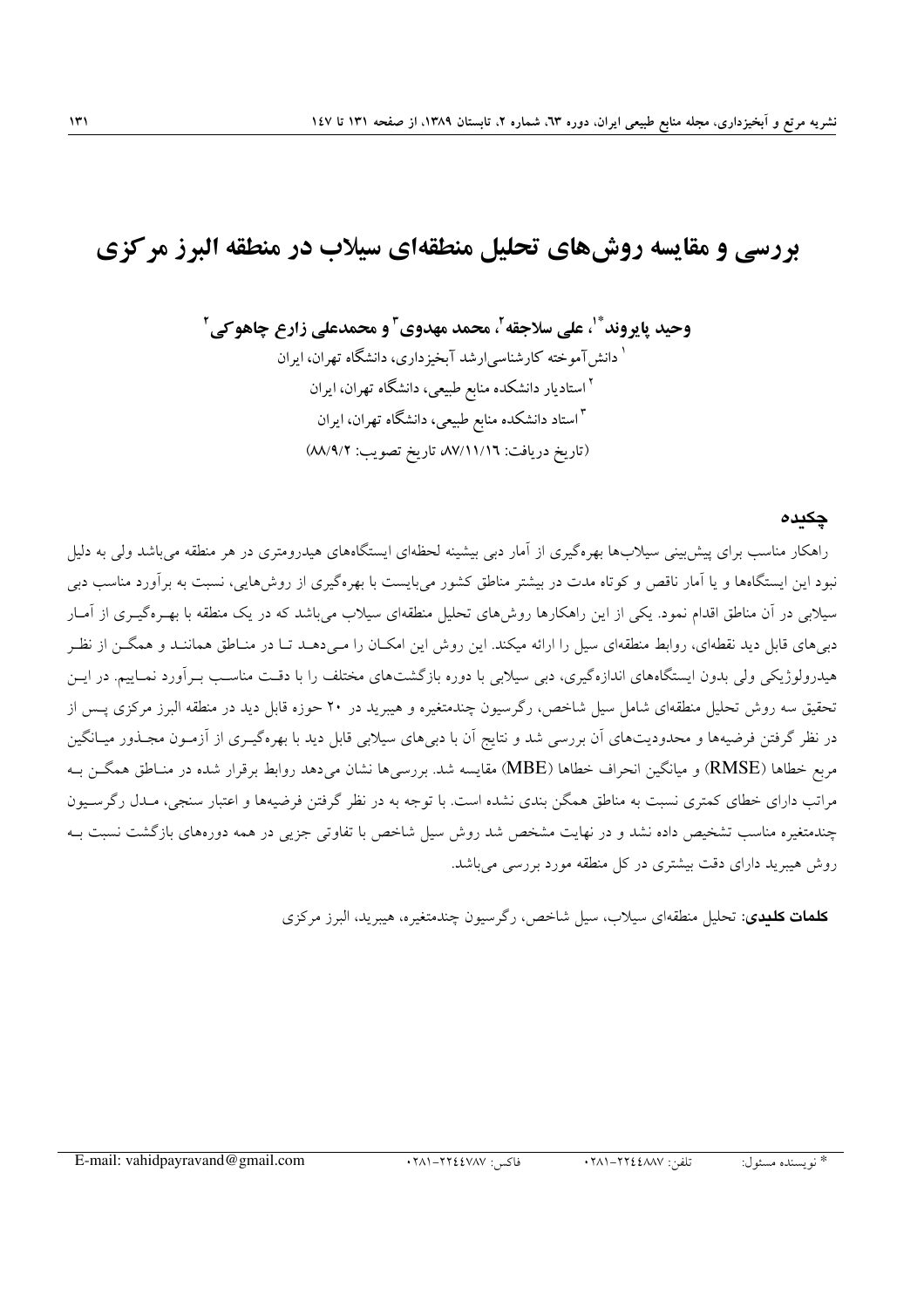تحلیــل منطقــهای بهــرهگیــری مــیشــود. تجزیــه فراوانــی منطقهای به خوبی می تواند نمونـه مـستقلی از رویـدادهای نادر را فراهم سازد. مزیت روش منطقهای برآوردهای معتبـر و قابـل اطمينـان سـيلهـاي طـرح در حـوزههـاي بـدون Rahnama & Rostami, ) مشاهدههای آماری است  $.2002$ با این ضرورت هدفهای پیش بینی شده برای این تحقیـق به شرح زير است: - بررسـي و كـارايي روش هيبريـد بـه عنـوان يكـي از روش های جدید تحلیل منطقهای سیلاب. - مقايــسه روش هيبريــد، ســيل شــاخص و رگرســيون چندمتغیره برای گزینش بهترین مدل برآورد دبـی سـیلابی در البرز مركزي. - برآورد دبےهای اوج برای منطقـه مـورد بررسـی بـا بهرهگیری از بهترین روش.

بررسی و مقایسه روش۵ای تحلیل منطقهای سیلاب در منطقه البرز مرکزی

## سابقه يژوهش

Honarbakhsh, 1995 با مقایسه روشهای رگرسیون چندمتغیره و روش های اول و دوم سیل شـاخص در حـوزه آبخیز دریاچه نمک بیان میکند تنها در دوره بازگشت ۱۰۰ سـاله روش رگرســيون چنــدمتغيره از كــارايي بيــشتري برخوردار است - نتايج بيانگر اهميت ميانـه سـيلاب سـالانه (سیلاب با دوره بازگشت دو سال) میباشد چون اگر بتوان میزان آن را دقیق تعیین نمود حتی در دوره بازگشت ۱۰۰ سـال نيــز روش ســيل شــاخص كــارايي بيــشترى نــشان مے دھند۔

Cahvoshi Borojeni, 1998 روش منطقــه بنــدى هیبرید را برای برآورد دبی بیشینه لحظهای سـیلاب در ٢٧ زیر حوزه سد زاینده رود در اصفهان مورد بهـرهگیـری قـرار داد و در نهایت نشان میدهد که روش یاد شده برای برآورد دبی سیلاب با دوره بازگشتهای کوتاه مـدت دارای دقـت بیشتری مے باشد.

Rohani, 2001 بــا مقايــسه نتــايج ســه روش تحليــل منطقــهای ســیلاب شــامل رگرســیون چنــدمتغیره، ســیل شاخص و هیبرید در ۱۸ حـوزه آبخیـز در شـمال خراسـان مقدمه

رخداد سيل بـه دلايـل طبيعـي و غيـر طبيعـي (انـساني) موجب قربانی شدن هزاران نفر از مردم جهان در هـر سـال شده و زیانهای سنگین را بـر دوش ملـت و دولـتهـا وارد مے نمایـد (Rohani, 2001). کـشور ایـران بـا موقعیـت جغرافیایی به طور عمده دارای اقلیم خشک و نیمه خـشک میباشد.گستردگی کشور و توزیع ناهمگون زمانی و مکـانی ریزشهای جوی و شرایط متنوع آب و هوایی باعث شده که در بسیاری از مواقع سیلابهای عظیمی جریان پابد و سبب .<br>بهوجود آمدن آسیبها و زیانهـای سـنگین مـالی و جـانی باشد. امروزه حفظ و نگهداری از منابع آبـی و بهـرهبـرداری بهینه از آن یکی از هدفهای پـایهی متخصـصان امـور آب می باشد. بررسی دبی های بیشینه سیل و تناوب رخداد آنهـا برای طرح و محاسبه سازههای هیدرولیکی مانند سـرریز در سد های مخزنی و تعیین ابعاد دیوارههای کنار رودخانـههـا در کنترل سیلابها مهـم اسـت و از نظـر اقتـصادی نقـش تعيين كنندهاي دارد (Taghvai, 2002).

#### ضرورت انجام تحقيق

در مناطقی که آمار و دادههای لازم برای برآورد دبـی (اوج یا میانگین) وجود ندارد، تحلیـل منطقـهای راه مناسـبی در برای رسیدن به مدلهای مـورد نظـر خواهـد بـود. بـهطـور اصولی مدلهای منطقهای بـرای منـاطق همگـن کـه دارای آمار هستند تهيه شده و چنانچـه هـدف، بررسـي وضـعيت منابع آبی بخشی از منطقه یادشده که بدون آمار است باشد این مدل ها به خوبی کارایی دارند.( Esmaili & Davari  $.2002$ 

سامانههاي هيدرولوژيک بهشدت تحت تـأثير رخـدادهاي حدی مانند بارانهـای شـدید، سـیلابهـا و خشکـسالیهـا می باشد. اغلب در مـسائل هیـدرولوژی پـیش مـی آیـد کـه یےیش بینے سے با توجے بے دورہ بازگشت معینے در منطقهای که مشاهدههای آماری وجود ندارد، انجـام گیـرد. دشواری پایهی در بهرهگیری از روشهای آماری کمبود زمانی و مکانی مجموعههای سیلاب بیـشینه اسـت. بـرای گسترش زمانی مجموعهها از روشهای مختلف تحت عنوان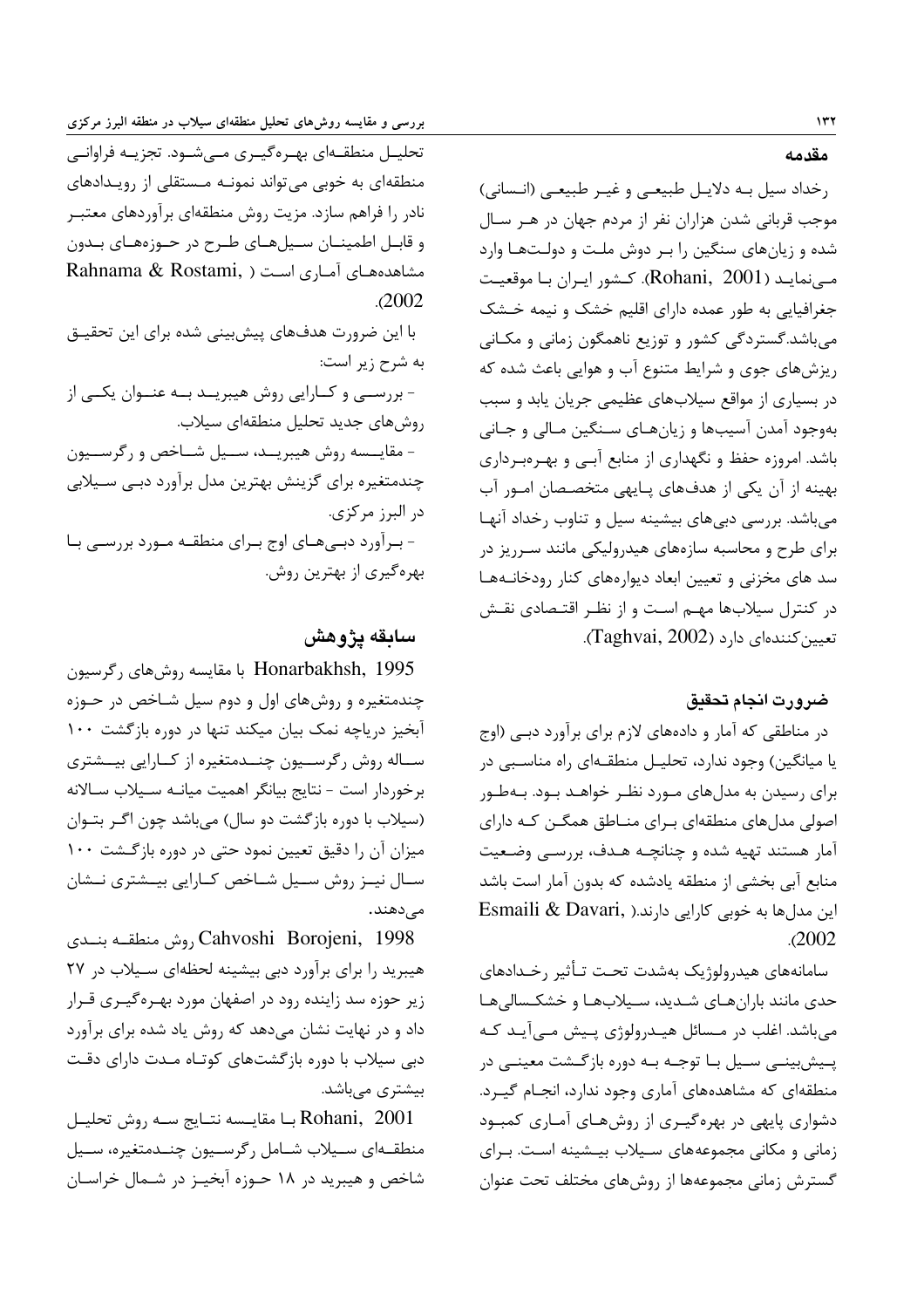نشان میدهدکه در یک ایستگاه از ۳ ایستگاه مورد بررسی، تنها در دوره بازگشت بالاتر از ۵ سال روش سیل شاخص از روش هیبرید دقت بیشتری دارد.

Seif & Moji, 2002 در بخـشی از جنــوب کــشور، نتايج سه روش تحليل منطقهاي سـيلاب شـامل رگرسـيون چندگانه، سـيل شـاخص و هيبريـد را بـا يكـديگر مقايـسه کردند. مقایسه نتایج این سه مدل با بهـرهگیـری از آزمـون میانگین مربع انحراف نسبی نشان میدهد که روش هیبرید در دوره برگشت های دو تا بیـست سـال در منـاطق مـورد بررسی از دقت بیشتری برخوردار بوده است.

Abbasizadeh, 2003, وشهاى مختلــف تحليــل منطقهای سیلاب (روش هیبرید، رگرسیون چندگانه و سیل شاخص) را در ۱۴ حوزه البرز جنوبی مقایـسه نمـود. نتـایج نشان میدهد در میان روشهای یاد شده در منطقـه مـورد بررسی، روش رگرسیون چندمتغیره به دلیل خطـای نــسبی کمتر در همه دورههای بازگشت، مناسب ترین روش نسبت به دو روش دیگر میباشد.

Mirzahosseini, 2007 تجزيه منطقهاي جريان هـاي کمینه را با بهرهگیری از دو روش رگرسـیون چنـدمتغیره و هیبرید در منطقه مازندران انجام داد. با توجـه بـهاینکـه در منطقه یاد شده در روش رگرسیون چندمتغیره مـدلی ارائـه نشود ایشان نتیجه می گیرد کـه از میـان دو روش بررسـی .<br>شده، روش هیبریـد در همـه دورههـای بازگـشت از اعتبـار بیشتری برخوردار است.

Jalmarson, 1992 نخستین بار روش هیبریـد را بـرای نواحي خشک جنوب غربي ايالات متحده آمريکا ابداع نمود. لذا با توجه بهاینکه ضریب تغییرات دبی میانگین سالیانه در این مناطق به طور عمـوم بـیش از یـک اسـت، ترکیبـی از تغییرپذیری شدید سال هـای بـدون جریـان و دوره آمـاری کوتاه مدت، برآورد روابط تناوب سـيل را بـا بهـرهگيـرى از روشهای معمول غیر ممکن می سازد.

Fill & Stedinger, 1998 بيان مي كنند كاربرد يك برآوردکننده تجربی، بهتـر از روشهـای رگرسـيونی عـادی، بـراي ايــستگاههــاي داراي آمــار كوتــاه برآوردهــا را انجــام مے دھند.

Kokkonen et al., 2003 روش های پیش بینی جریان های رودخانهای را برای ۱۳ حوزه در منطقه کارولینای شمالی بررسی کردند نتـایج ایـن تحقیـق نـشان مـی۵هـد همبستگی بالای رگرسمیون میمان میمزان پاسخ هـای دینامیکی و توصیف کننـدههـای فیزیکـی حـوزههـا هـیچ تضمینی برای ارائـه پـیش بینـی مشخـصههـا بـا تـوان بـالا نمے باشد.

Leclerc & Ouarda, 2007, روش همبستگي منطقي و یک روش رگرسیونی چندمتغیره را برای تحلیـل فراوانـی سیلاب برای ۲۹ حوزه در جنوب شرق کانادا و شمال شـرق آمریکا بکار بردند. این دو نشان دادند که بهرهگیری از روش همبستگي منطقي براي تعيين منطقه همگن هيدرولوژيكي در منطقه مورد بررسی مناسب نبـوده و دلیـل آن را شــمار کم حـوزههـای مـورد بررسـی بـرای بهـرهگیـری در مـدل ر گرسیونی بیان نمودند.

## مواد و روشها

## موقعیت و ویژگیهای منطقه مورد بررسی

منطقه مورد بررسی بخشی از البرز مرکـزی بـا گـسترهای بالغ بر ۴۰۵۰۰ کیلومتر مربع در محدوده مختصاتی ۰۰، ۵۰ تا ۰۶، ۵۳ درجه طول شرقی و ۲۳، ۳۵ تا ۳۴، ۳۶ درجه عرض شمالی در مرکز شمالی ایران مابین استانهـای تهران و قزوین واقع شده است. این منطقه از غرب به شـرق حدود ۲۷۰ کیلومتر طول، و از شمال به جنوب حدود ۱۵۰ کیلــومتر عــرض دارد. مهـــمتــرین شــهرهای واقــع در ایــن محدوده، قزوین در شمال غربی، کـرج و تهـران در مرکـز و فیروز کوه و گرمسار در شرق و جنوب شرقی آن است (شکل  $\Lambda$ 

کوچکترین حوزه به نام باغ تنگـه ۱۶/۷۷ کیلومترمربـع و بزرگترین حـوزه شـریفآبـاد بـالغ بـر ۶۸۵۰ کیلومترمربـع گستره دارد بيـشينه ارتفــاع منطقــه در حــوزه جوســتان بــا ۴۳۲۰ متر و کمینه آن در حـوزه شـریفآبـاد، ۸۵۰ متـر از سطح دريـا ارتفـاع دارد. ميـانگين بـارش منطقـه ٢٧۴/۶ میلیمتر در سال و نوسـانهـای آن از ۸۰۶/۸۲ میلیمتـر تـا ۳۶۵/۶ میلیمتر است. کمتـرین دبـی مربـوط بـه رودخانـه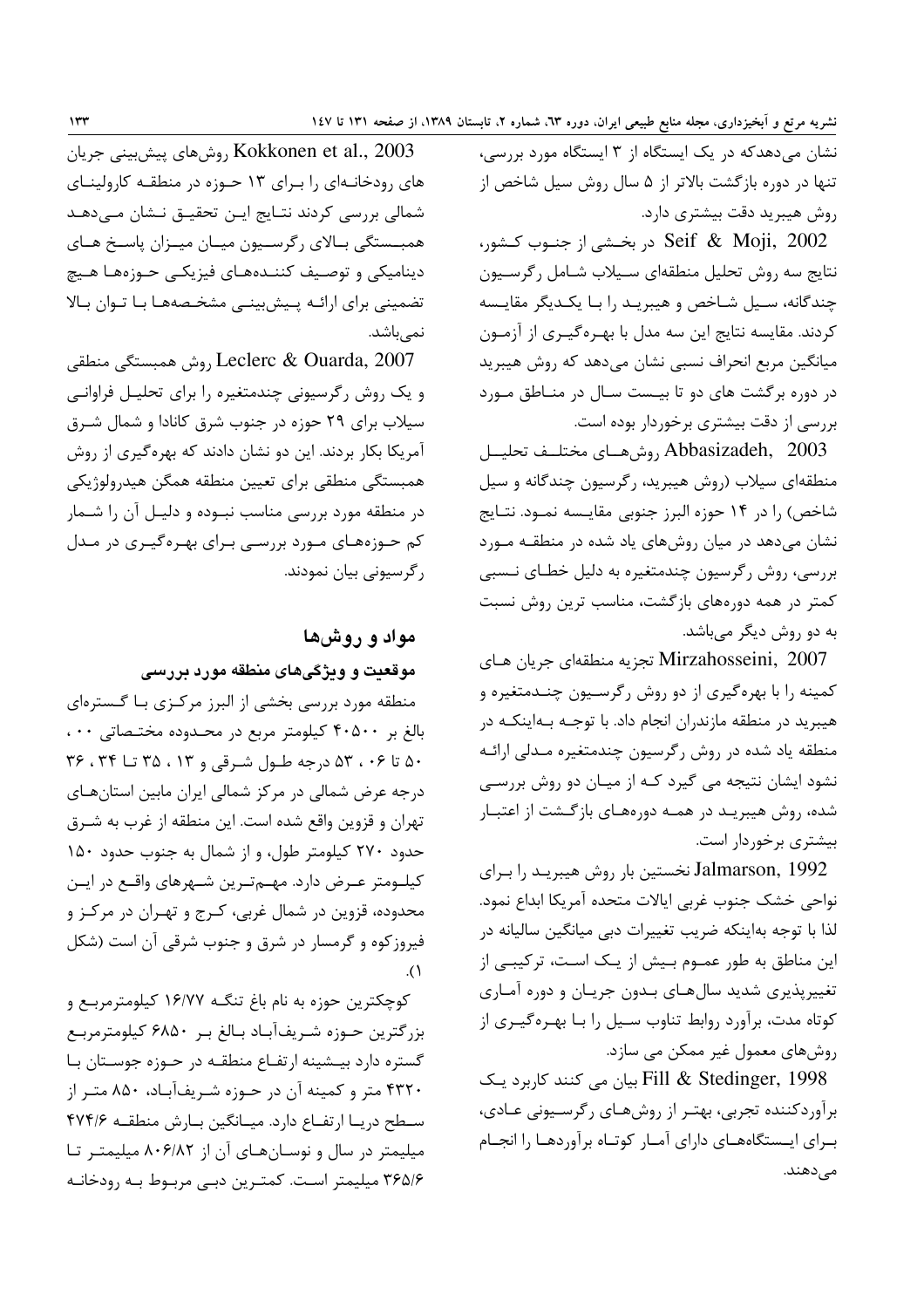نمرود با ١٣/. متر مكعب برثانيه و بيشترين دبي مربـوط بـه رودخانه طالقان در ایستگاه گلینک بـا ۱۳/۸ مترمکعـب بـر ثانیه مے باشد.

روش تحقيق

در ایــن تحقیــق دبــیهــای ســیلابی قابــل دیــد را در ایستگاههای هیدرومتری موجود در منطقه تعیـین و سـپس نتايج آن با نتايج سه روش منطقهاي شامل سـيل شـاخص، رگرسیون چندمتغیره و هیبرید مورد مقایسه قرار گرفت. در اینجا به بیان مراحل انجام هر روش پرداخته میشود: مراحل انجام تحقيق به شرح زير است:



شکل ۱– موقعیت منطقه مورد بررسی در کشور

روش سيل شاخص ٰ مرحله اول در آغاز کلیه دادههای دبی بیشینه لحظهای حوزهها جمـع آوری شده و ایستگاههای غیر قابل اطمینان حذف شـدند و سپس یک دوره مشترک آماری که بیـشینه دوره آمـاری را شامل شود برای کلیهایستگاهها بر گزیده شد.

## مرحله دوم

بازسازی نواقص آماری که برای تکمیل آمـار هـر ایـستگاه ناقص با بهره گیری از روشهای همبستگی خطی، لگاریتمی و توانی ایستگاهی بهـرهگیـری شـد کـه بـالاترین ضـریب همبستگی را با ایستگاه یاد شده داشت.

## مرحله سوم

با بهرهگیری از آمار دبههای بیشینه لحظهای سیلاب سالیانه هر ایستگاه و با بهرهگیری از جدول توزیع فراوانی با نــرم افزارهــاي HYFA و SMADA پــس از گــزينش بهترین توزیع آماری، دبـی سـیلابی بـا دوره بازگـشتهـای مختلف مورد نظر تعیین شد.

## مرحله چهارم

با بهره گیری از روش تجزیـه خوشـهای حـوزههـای مـورد بررسـی بـر پایـه مشخـصههـا و متغیرهـای مـورد نظـر بـه گروههایی همگـن و هماننـد از لحـاظ ویژگـیهـا و صـفات تقسيم ميكنيم.

\- Index Flood Method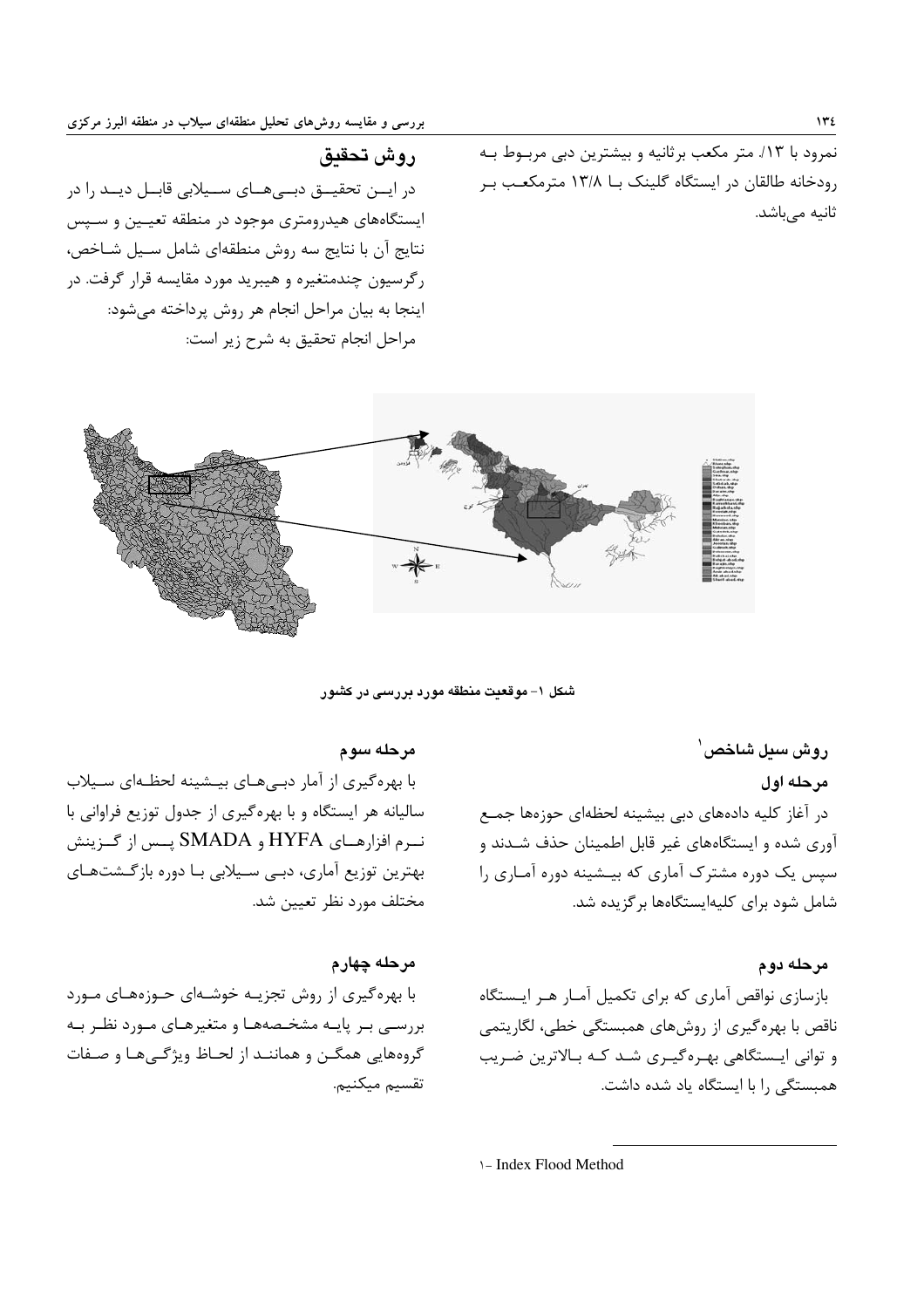مرحله ينجم هر یک از دبیهای بیشینه با دوره بازگشتهای متفاوت را به دبی میانگین سیلاب ( $Q_{_2}$  ) تقسیم نموده و آنهـا بـدون بعد می شوند. سپس اعداد بدست آمده را بهصورت صـعودی يا نزولي مرتب و ميانه اعداد بدون بعد استخراج شد.

مرحله ششم

تعیین رابطه دبی میانگین سیل با دیگر عوامل حوزه در یک حوزه آبخیز، دبی میانگین سیل با عوامل مختلفے ارتباط دارد که از میان آنها مهمترین عامل را گستره حـوزه تشکیل میدهد. در این روش رابطه دبـی سـیلابی تنهـا بـا گستره، در نظر گرفته شد.

مرحله هفتم محاسبه ویژگی های مورد نیاز برای رابطـه دبـے میـانگین حوزه که در این مرحله با توجه به معادله رگرسیون مربـوط به  $O_{\scriptscriptstyle\circ}$ ، گستره حوزهها را در فرمـول قـرار مـىدهـيم دبـى میانگین سیل حوزهها  $Q_{_2}$  بدست میآید.

مرحله هشتم محاسبه دبیهای بیشینه لحظهای بــا دوره بازگـشت مورد نظر

با بهرهگیری از منحنی و معادله دبیهای بی بعد ناحیهای، دوره بازگشت مورد نظر را روی منحنـی بـرده و میـزان را از منحنـی بدسـت آورده و ایــن میــزان را در  $\mathcal{Q}_{_{\tau}}\mathcal{/} \mathcal{Q}_{_{\tau}}$ دبی میانگین محاسبه شده در مرحله هفت ضرب می کنـیم تا دبی سیل با دوره بازگشت مورد نظر محاسبه شود.

روش رگرسيون چندمتغيره` در ایسن روش به جسای اینکسه روش سسیل شساخص، ویژگیهای حوزه در برابر میانگین سیلاب رسم شـود، بـین

\-Multiple Regression Method

$$
Q_{\scriptscriptstyle T} = f(A^a, B^b, C^c, \dots, Z^c) \tag{1-7}
$$

فرضيههای رگرسيون چندمتغيره – عادی بودن متغیر وابسته با بهرهگیری از آزمون کولموگروف-اسمپرونوف میتوان عادی بودن متغیر مـورد نظـر را بررسـی کـرد. اگـر سـطح معنـیداری آن بزرگتـر از ۰/۰۵ باشـد متغیـر مزبـور دارای توزیع عادی مے باشد.

– هم خطي نبودن ۱۰ بهرهگیری از آماره  $\mathrm{VIF}^{\mathrm{r}}$  که اگر میزان آن کمتـر از باشد، بین متغیرهای مستقل هم خطی وجود ندارد.

## – نبود دادههای پرت

وجود دادههایی غیر عادی با فاصله زیـاد از میـانگین کـل دادەھا.

در صورت وجود شرایط و فرضیههای بالا از لحاظ آماری و منطقى مجاز به انجام رابطه ركرسيوني ميان متغير وابسته و متغیرهای مستقل مے باشیم.

- روش هيبريد<sup>۳</sup> روش هيبريد شامل دو بخش مي باشد: در بخش اول حــوزههـاي مــورد بررســي بــر پايــه يكــي از روشهـاي آزمـون همگنـي بـه دو يـا چنـد طبقـه تقـسيم میشوند. دبی های لحظهای سالیانه در هر طبقه با بهرهگیری از یک عامل تقریبی، استاندارد شده و با هم ترکیب میشوند تا یک گزارش مرکب طولانی مدت بـرای آن طبقـه بدسـت آید. در بخش دوم عامل تقریبی استاندارد شـده، طـی یـک
- **Y-Variance Inflation Factor**

r-Hybrid Method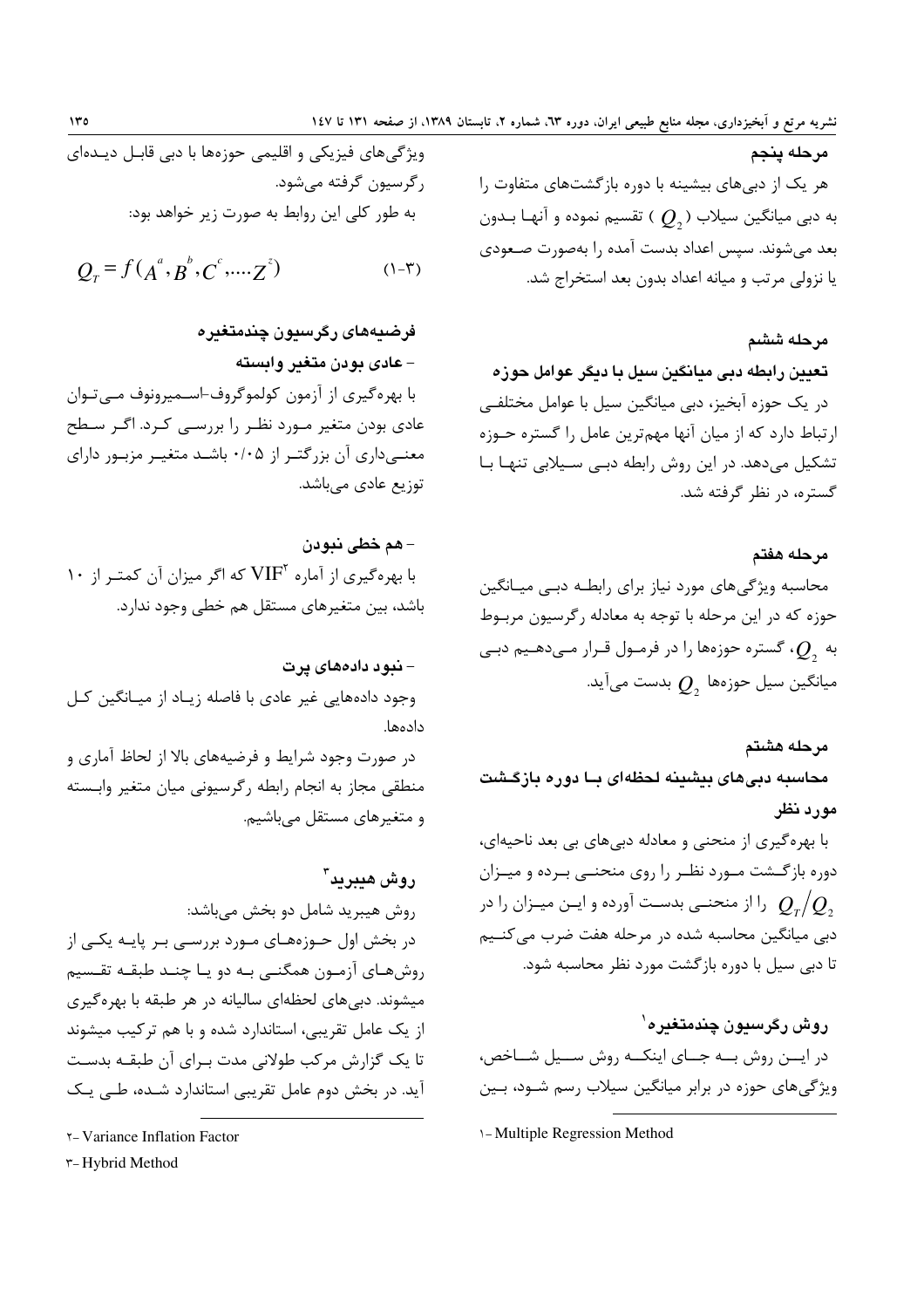فرایند تکراری مرکب از رگرسیون وتحلیـل تنـاوب سـیل اصلاح می شود. در هر تکرار بر پایه هریک از مشخـصههـای برگزیده روابط تناوب سیل در هر طبقه تعیین و معادلههای نهایی تناوب سیل منطقه در آخرین تکرار بدست میآید. مدل مورد بهرهگیری در روش هیبرید به صورت زیر است.

$$
Q_T = a A^b B^c C^d \dots \tag{5-7}
$$

که در آن  $Q_{\scriptscriptstyle \tau}$  دبی با دوره بازگشت معین،  $a$ میزانی ثابت، ... C. B . A .... مشخصههای مستقل اقلیمی و فیزیکـی مـورد بهـرهگیـری در حـوزه و d. c. b .... مؤلفـههـای رگرسـيون میباشند. از آنجائیکه روابط تناوب سیل در هر طبقه محاسبه می شود دست کم ۱۰۰ ایستگاه- سال دبی لحظهای سالیانه در هر طبقه مورد نیاز است تا نیاز به برون یابی با دبی ۱۰۰ ساله نباشد. بنابراین بنا به رابطه زیر بیشینه شمار طبقههـای برگزیـده

$$
j \le \frac{N_f}{100} \tag{0-7}
$$

که در آن j بیشینه شمار طبقههای و  $N_{\,\mathrm{f}}$  مجموع شــمار دادههای ایستگاههای بر گزیده می باشد. میانگین وزنی سطح حوزه در هر طبقه بنا به رابطه زیر بدست میآید:

$$
A_i = Antillog\left[\frac{\sum_{i=1}^{g} \sum_{k=1}^{h} Log A_{ijk}}{gh}\right]
$$
\n
$$
(9-5)
$$

که در آن  $A_i$  میانگین وزنی سـطح حـوزه در طبقـه  $i$  و سـطح حــوزه بــراي ايــستگاه  $j$  در طبقــه  $i$  و در  $A_{iik}$ ایستگاه- سال  $k$ میباشد.

بررسی و مقایسه روش۵ای تحلیل منطقهای سیلاب در منطقه البرز مرکزی  $j = 1, 1, 7, ..., g$  شمار طبقههای و  $g$ ...... ۳. ۲. ۲. ۰۳ شـمار ایـستگاههـای موجـود در طبقـه  $i$  و  $h$ ..... ۳. ۲. شمار سالهای ایستگاه j در طبقه  $i$  میباشد.  $k = 1$ نخستین مرحله از فرایند تکراری بـرای مشخـصه سـطح حوزه با استاندارد کردن دبیهای اوج لحظهای سالیانه آغـاز میشود. برابر رابطه زیر با تقسیم هر دبـی بـه سـطح حـوزه مربوطه، دبیهای سالیانه استاندارد میشوند. میـزان b بـرای تکرار اولیه معادل ۱ در نظر گرفته می شود:

$$
S_{ijk} = \frac{Q_{ijk}}{A_{ijk}}
$$
 (Y-T)

که در آن: .  $i$  دبی اوج استاندارد k در ایستگاه  $j$  و در طبقه  $\mathbf{S}_{ik}$  $i$  دبی اوج سالیانه  ${\rm k}$  درایستگاه  $j$  و در طبقه  $Q_{\scriptscriptstyle in}$  $i$  میانگین وزنی سطح k در ایستگاه  $j$  و در طبقه  $A_{\scriptscriptstyle in}$ مىباشد. میزان S<sub>ti</sub> (سیلاب با دوره بازگشت t) در هـر طبقـه بـا برازش منحنی های تناوب سیل با دبیهای اوج استاندارد شده ویا با بهرهگیری از یک فرمـول توزیـع تجربـی تعیـین مے شود. برای بدست آوردن میزان دبی اوج در دوره بازگشت t در هر طبقه میبایست میزان  $S_{ii}$  بدست آمده را بنابـه رابطـه زیر غیر استاندارد کنیم.

$$
Q_{ii} = S_{ii} (\overline{A}_i)^b
$$
 (A-T)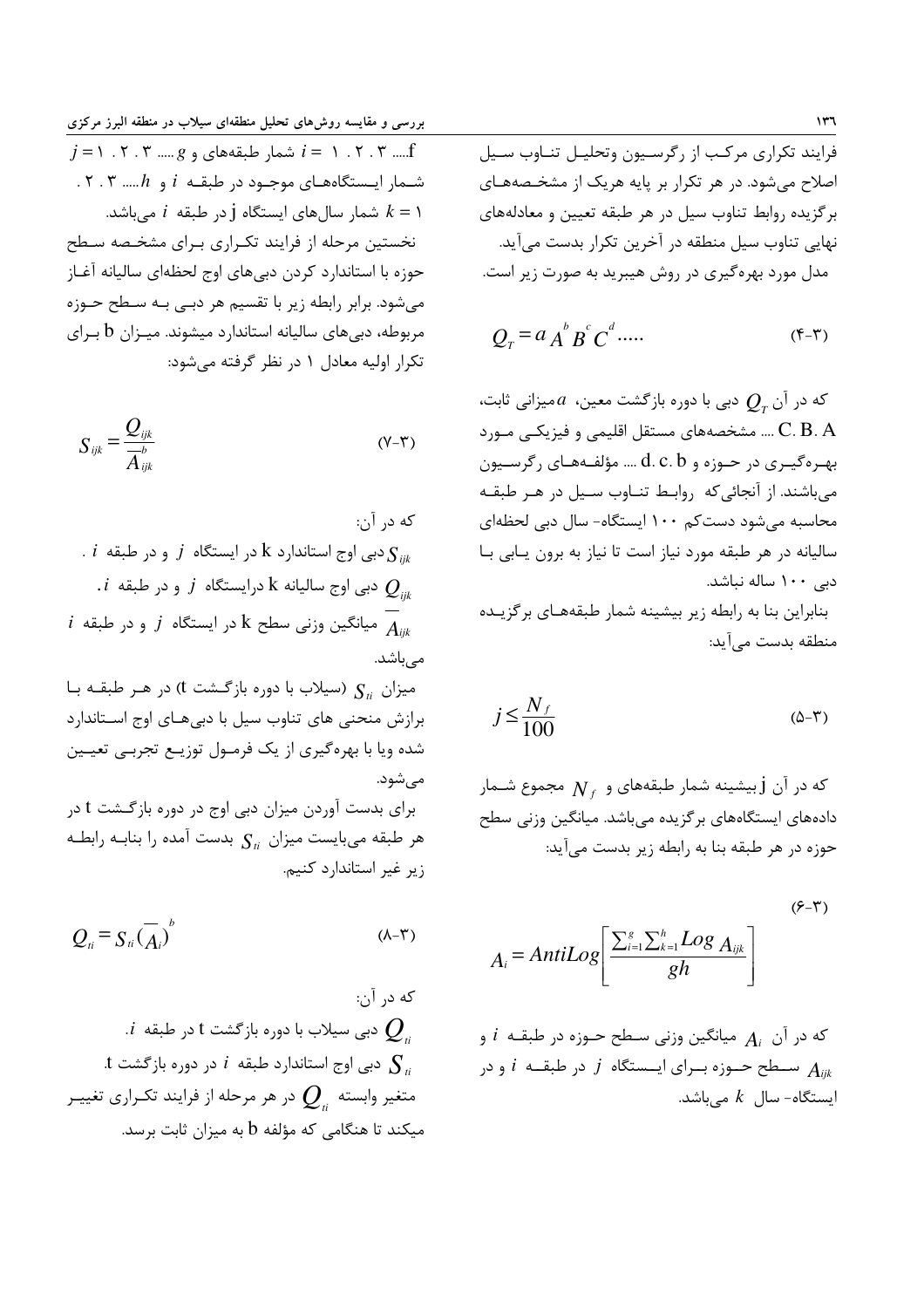تعیــین همگنــی در حــوزههــای مــورد بررســی بــا بهرهگیری از تجزیه خوشهای تجزیه خوشهای یک عنـوان کلـی بـرای یـک مجموعـه از

روشهای ریاضی است که برای پیدا کـردن هماننـدی بـین مـواد در یـک مجموعـه بکـار میـرود. هـدف بـسیاری از فعالیتهای تحقیقاتی پی بردن بهاین است کـه کـدامیک از مواد موجود در یک مجموعه همانند و یا متفـاوت هـستند. بدین منظور بهترین روش، بهره گیری از طبقه بندی است. روش های تجزیه خوشهای عمل طبقه بندی را با بهره گیری از فرمـولهـاي رياضـي انجـام مـيدهـد. عـلاوه بـر عمـل طبقهبندی در تجزیه خوشهای (کلاستر) برای پی بـردن بـه هماننديها و برنامهږيزې و مديريت نيز بهرهگيري مي شـود. بنابراین میتوان گفت که تجزیه خوشهای اصولی ترین روش برای برآورد همانندیها بین افراد در یک مجموعه است.

## مقایسه مدلهای ارائه شده بر آورد جریان

با بھرہ گیری از روش مجــذور میــانگین مربــع خطــا هــا` و میانگین انحراف خطاها<sup>۲</sup> نتایج مدل@ای مورد بررسی را کـه به عنوان دادههای برآوردی<sup>۳</sup> و دادههای قابـل دیـد<sup>۴</sup> نامیـده مے شود یا پکدیگر مقایسه مے کنیم تا مناسبت ین مـدل و نزدیکترین مدل به دادههای قابل دید و نیـز بـرای انحـراف آنها بدست آيد.

ن دادەھاي قابل ديد
$$
Q_{_o}
$$

$$
RMSE = \sqrt{\frac{\sum (Q_i - Q_o)^2}{n}}
$$

دادەھای براوردی: 
$$
\mathcal{Q}_i
$$

$$
MBE = \frac{\sum (Q_i - Q_o)}{n}
$$

 $\lambda - RMSE$ 

 $\gamma$ -MBE

**r-Estimation Data** 

ε-Observation Data

مؤلفه جدید  $h$  برای دوره بازگـشت مـورد نظـر عبـارت است از:  $(9 - \mathcal{r})$ 

$$
b_i = \frac{\sum_{i=1}^f \overline{A}_i Q_{ii} - \frac{|\sum_{i=1}^f A_i \sum_{i=1}^f Q_{ii}|}{f}}{\sum_{i=1}^f \overline{A}_i - \frac{|\sum_{i=1}^f A_i|}{f}}
$$

مراحل بعدی فرایند با قرار دادن b بنا بـه ایــن رابطــه و از معادله (۳-۷) آغـاز مـی شـود و آن قـدر ایـن فراینـد تکـرار می شود که میزان b ثابت شود. بهطور معمول مؤلفه b پس از یک یا دو تکرار ثابت مے شـود. بـه جـای عامـل سـطح همچنین میتوان از مشخصههای دیگری نیز بهرهگیری کرد. بدین ترتیب که فرایند تکراری از فرمول (۳-۱) آغاز شده و در این حالت برای تعیین مؤلفه  $\rm C$  دیگر مشخصهها ثابت در نظر گرفته می شود.

تقسیم بندی منطقه بـه چنـد ناحیـه، پایـه روش هیبریـد می باشد و اصول زیر در نظر گرفته شده می شود: - در روش هیبرید دست کم ۳ ناحیه همگـن بـرای تحلیـل منطقهای سیلاب مورد نیاز است. - برای پرهیز از برون پابی نتایج بدست آمـده در ایـن روش با دبی ۱۰۰ ساله و بـه منظـور افـزایش دقـت مـدلهـای پیشنهادی دست کم ۱۰۰ ایستگاه – سال داده قابل دیـد در هر ناحیه مورد نظر مے باشد. - برای تقسیمبندی منطقه مورد بررسی بـه نـواحی همگـن میتوان از ویژگیهای فیزیکی حوزه آبخیز بهره گرفت. به منظور گزینش عوامل اصلی مـؤثر بـر دبـی سـیلاب در منطقه مورد بررسی با بهره گیری از تجزیــه تحلیــل عــاملی، عوامل مؤثر در دبیهای سیلابی را در حـوزههـا مـشخص مي کنيږم و از آنهـا بـه عنـوان متغيرهـاي ورودي بـه مـدل

هيبريد بهره ميگيريم.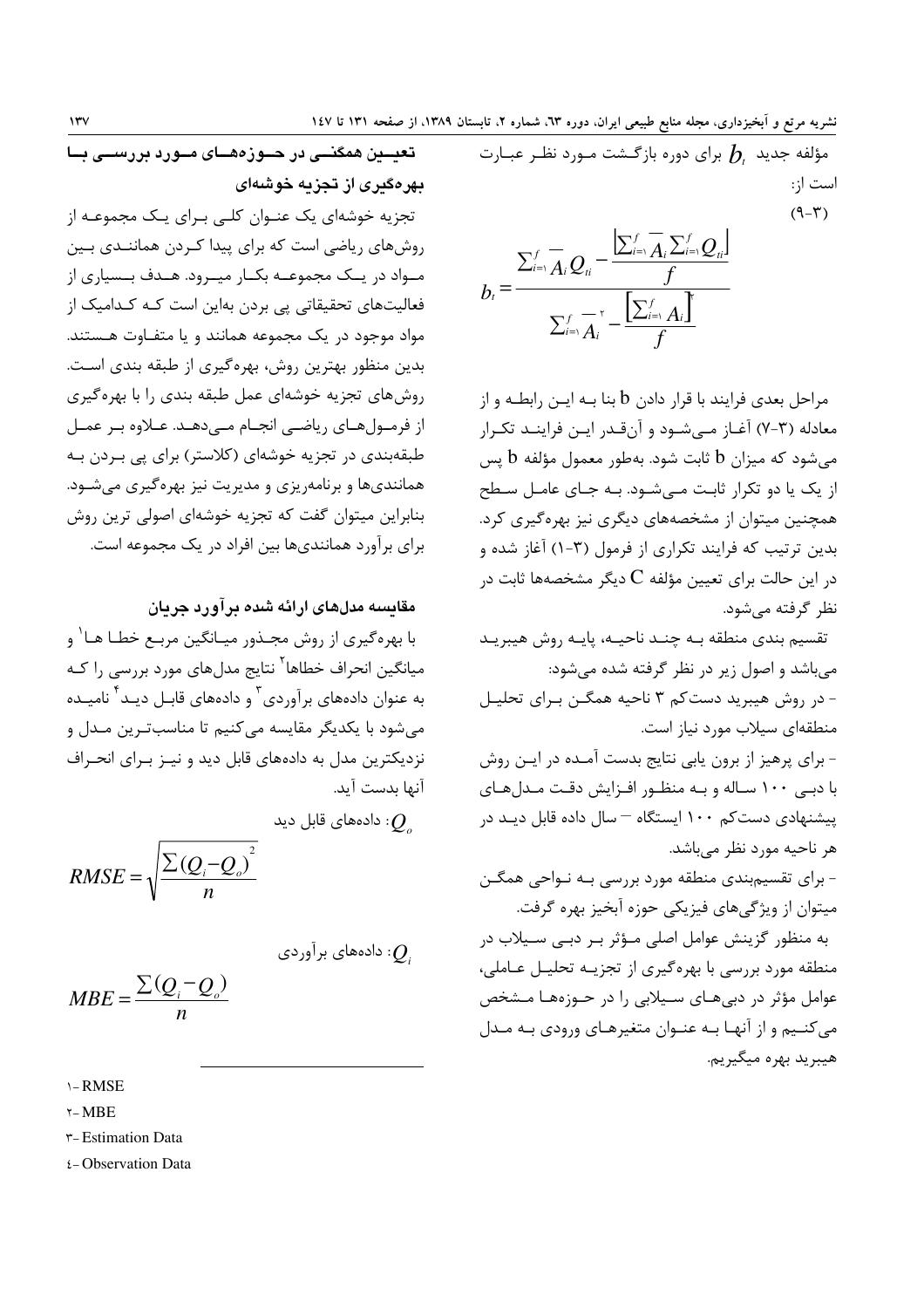بررسی و مقایسه روش۵ای تحلیل منطقهای سیلاب در منطقه البرز مرکزی

در منطقه مورد بررسی ۳ ایستگاه باغکلایه، سـیرا و رودک دارای آمبار دینی سنیلابی کامبل بودنند کنه بنهصنورت ایستگاههای مبنــا بــرای بازســازی آمــار حــوزههــای نــاقص بھرہ گیری شدند.

## تحليل فراواني سيلاب قابل ديد

پس از بازسازی دادههای سیلابی ایستگاههای ناقص، با پایه زمانی مشترک ۲۰ ساله، با توجه بهاین که توزیع آماری دادهها در همه ایستگاهها بـسیار مختلـف بـوده و از توزیـع یکسانی برخوردار نبودند با بهرهگیری از نـرم افـزا Hyfa و گشتاور میانگین نسبت انحراف معیار، در آغاز توزیع آمـاری مناسب و واقعی گزینش شد و سـیس بـر پایـه توزیـعهـای آماری بدست آمده است.

اقدام به تعیین دبیهای بیشینه لحظهای حوزهها بر پایـه دوره بازگشتهای مختلف ۲، ۵، ۱۰، ۲۵، ۵۰ و ۱۰۰ ساله شد که مبنای دادههای قابل دید سیلاب و مقایسه با نتـایج مدل ها قرار گرفت. نتايج

## جمعآورى دادهها

در آغـــاز نــــسبت بــــه جمــــع آوري دادههــــاي ســـيلابي کلیهایستگاههای منطقه البرز مرکزی اقدام شـد و مـشخص شد که شمار ۲۹ ایستگاه هیدرومتری در منطقه وجود دارد که دارای آمار دبی اوج سیلاب بوده و شـرایط فنـی از نظـر هیدرولوژی را دارا میباشـند، یعنـی پـس از خروجـی سـد، بندهای انحرافی و مجاری تنظیم کننده جریان قـرار نـدارد  $( \wedge )$  (حدول)

با بررسی وضعیت دادهها از لحاظ طول آماری و نواقص آن شمار ۹ ایستگاه، به لحاظ طـول بـسیار کـم دوره آمـاری و نبود صحت و دقت مناسب در بکـار گیـری نتـایج آنهـا، از فهرست اولیه ایستگاههـای مـورد بررسـی حـذف شـد و در نهایت شمار ۲۰ ایستگاه باقیمانده با پایـه مـشترک آمـاری ۲۰ سـاله از سـال ۱۳۶۴ تـا ۱۳۸۳ در ادامـه رونـد، مـورد بازسازی و تطویل آماری قرار گرفتند.

|                        |                             |           |      | وپرچیسی ایستدمسی سیدروسری سوجود در انجرز مرحزی |                                | جدوں ،    |           |                      |
|------------------------|-----------------------------|-----------|------|------------------------------------------------|--------------------------------|-----------|-----------|----------------------|
| عرض                    |                             | طول       |      | گستره حوزه                                     | ارتفاع از سطح                  | نام       | نام       |                      |
| دقيقه                  | درجه                        | دقيقه     | درجه | (کیلومتر مربع)                                 | دریا (متر)                     | رودخانه   | ايستگاه   | رديف                 |
| $\setminus$            | ٣۶                          | $\bullet$ | ۵۱   | $\mathbf{Y}\boldsymbol{\cdot}/\mathbf{Y}$      | 19Y.                           | نارون     | افجه      | $\lambda$            |
| $\setminus$            | ٣۶                          | ۴۲        | ۵۱   | 1.7700                                         | 154.                           | لوارک     | على آباد  | $\mathbf{\breve{Y}}$ |
| $\gamma$               | ٣۶                          | ۵۴        | ۵۰   | 48/48                                          | $\mathbf{y} \cdot \cdot \cdot$ | طالقان    | عليزان    | $\mathbf{\breve{r}}$ |
| $\gamma$               | ٣۶                          | \         | ۵۰   | $Y \cdot / \mathfrak{F} \mathfrak{r}$          | 157.                           | الولک     | اميرآباد  | ۴                    |
| $\setminus$            | ۳۶                          | ٢٧        | ۵۰   | PAY/9                                          | 111.                           | الموت     | باغكلايه  | ۵                    |
| $\mathsf{Y}\mathsf{Y}$ | ٣۶                          | ٣         | ۵۰   | $\mathcal{N} \cdot \mathcal{K}/\mathcal{K}$    | 157.                           | باراجين   | باراجين   | ۶                    |
| $\mathbf{r}$           | ۳۶                          | ۲۳        | ۵۰   | $fV/\Delta r$                                  | 15.                            | بهجت آباد | بهجت آباد | γ                    |
| ۵۱                     | ٣۵                          | $\bullet$ | ۵۲   | $Y\ Y\ Y\ Y$                                   | 151.                           | دلیچای    | دليچای    | ٨                    |
| $\mathcal{N}$          | ٣۵                          | ۵۰        | ۵۰   | <b>٣۶٧/٨۴</b>                                  | 15.                            | كردان     | ده سومه   | ٩                    |
| ۵۴                     | ٣۵                          | ۴۴        | ۵٠   | Y9Y/11                                         | $\lambda \cdot \cdot$          | طالقان    | گلینک     | $\mathcal{N}$        |
| $\Delta\Delta$         | $\mathbf{r}\mathbf{r}$      | ۱۹        | ۵۱   | XXY/XX                                         | YY9.                           | ولايترود  | گچسر      | $\setminus$          |
| ۵۷                     | ٣۵                          | ۵۴        | ۵۰   | $f17/\lambda9$                                 | $\mathbf{y} \cdot \cdot \cdot$ | طالقان    | جوستان    | $\mathcal{N}$        |
| ۵٠                     | ٣۵                          | ۴۸        | ۵۱   | $Y\Lambda Y/Y\Lambda$                          | 15.                            | دماوند    | ماملو     | $\gamma$             |
| ۴٧                     | $\mathbf{r}\mathbf{\Delta}$ | ۵۵        | ۵۰   | $91/T\Delta$                                   | $y \cdot \cdot \cdot$          | طالقان    | مهران     | $\mathcal{M}$        |
| ٣۶                     | ٣۵                          | ٣٨        | ۵۱   | 58/7                                           | 18.1                           | گلندوک    | نجار كلا  | ۱۵                   |

حدول ۱–ویژگ های ایستگاههای هید. ومتری موجود در الب ز مرکزی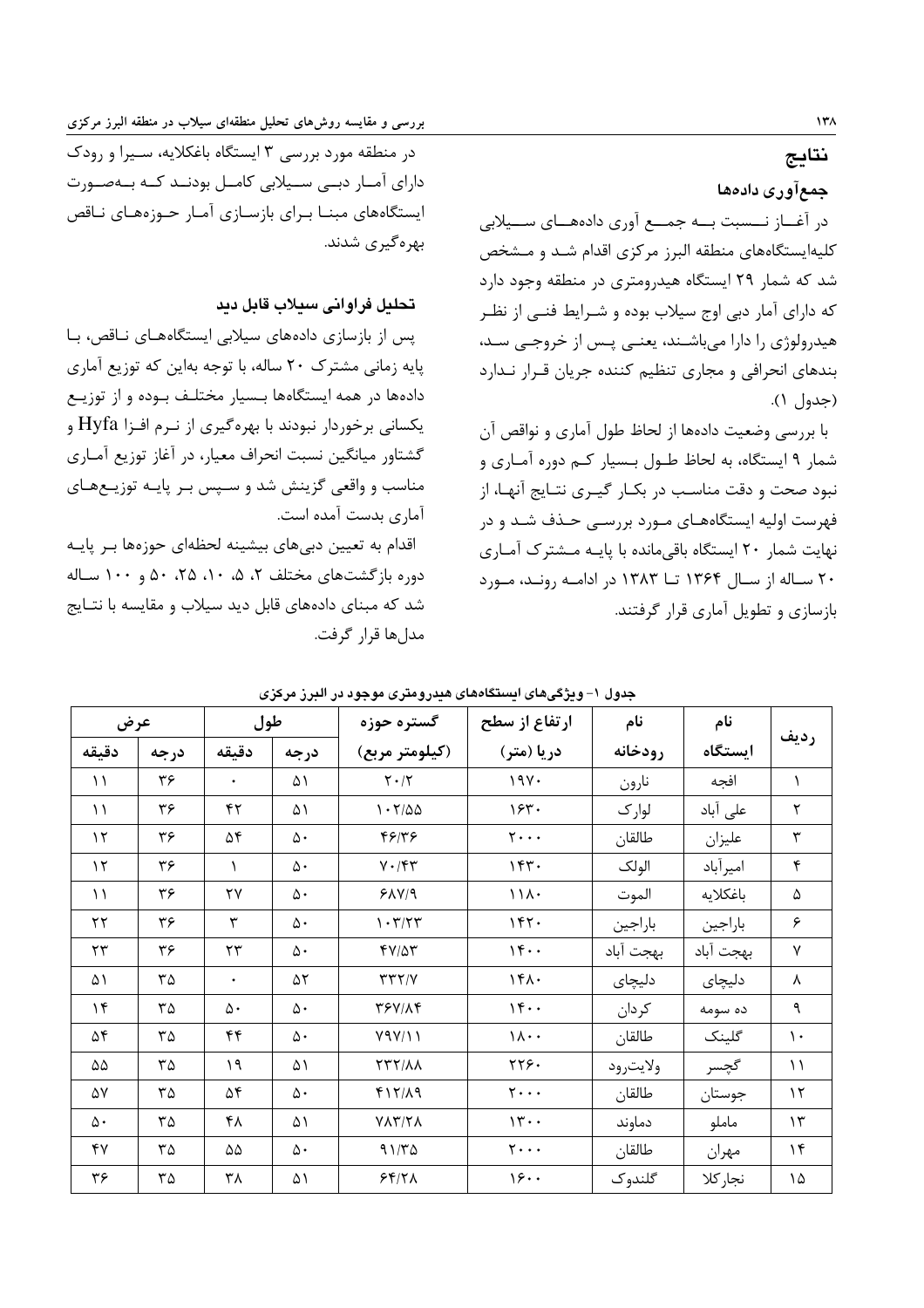| عرض          |      |       | طول<br>گستره حوزه |                                          | ارتفاع از سطح | نام     | نام      |      |
|--------------|------|-------|-------------------|------------------------------------------|---------------|---------|----------|------|
| دقيقه        | درجه | دقىقە | درجه              | (کیلومتر مربع)                           | دریا (متر)    | رودخانه | استگاه   | رديف |
| $\mathsf{v}$ | ۳۶   | ۳۹    | ۵۲                | VAT/AA                                   | ۱۸۳۰          | نمرود   | نمرود    | ۱۶   |
| ۲۱           | ۳۶   | ٣٣    | ۵۱                | ۴۳۶۱۹                                    | 178.          | جاجرود  | رودک     | ۱۷   |
| ٩            | ۳۶   | ۳۲    | ۵۱                | ۶۸۴۹                                     | ۸۵۰           | جاجرود  | شريفآباد | ۱۸   |
| ۵۴           | ۳۵   | ٩     | ۵۱                | $YY \cdot 1Y9$                           | ۱۷۸۰          | كرج     | سيرا     | ۱۹   |
| ۱۶           | ۳۶   | ۱۶    | ۵۱                | $\mathbf{Y} \cdot \mathbf{Y}/\mathbf{Y}$ | ۱۳۹۰          | کن      | سولقان   | ٢٠   |

ادامه جدول ١- ويژگىهاى ايستگاههاى هيدرومترى موجود در البرز مركزى

#### روش سىل شاخص

برای گزینش متغیرهای با اهمیت و مؤثر بر دبیهای سیلابی از تحلیل عاملی و ۱۷ متغیر فیزیـوگرافی و اقلیمـی بهره گيري شد. به ترتيب اهميت متغيرهـاي گـستره، طـول

آبراهه اصلي، مجموع طول آبراههها، اختلاف ارتفاع از عامل اول، ارتفاع میانگین وزنی، شیب میانگین وزنی از عامل دوم گزینش شد که گروهبندی منـاطق همگـن بـر پایـه ایـن ۶ متغیر در حوزهها انجام گرفت.



شکل ۲– نمودار خوشههای گروهبندی حوزههای مورد مورد بررسی

لذا گروهبندی ۲۰ حوزه موجود در منطقه مورد بررسی در دو گروه همگن به شرح زیر قرار میباشد: گروه همگن یک : افجه، درکه، گچـسر، باغکلایــه، رودک، سيرا، گلينک، عليزان، جوستان، مهران. گروه همگن دو : باراجین، بهجت آباد، دلیچای، ده سـومه، ماملو، نمرود، على آباد، نجار كلا، سولقان، شريفآباد.

بر پایه مقایسه نتـایج مـدلهـا در منـاطق همگـن و غیـر همگن با بهـرهگیـری از روش RMSE مـشخص شـد کـه میزان خطا در مناطق همگن بندی شـده بـه مراتـب کمتـر بوده لذا روش سيل شاخص در مناطق همگــن بنــدي شــده مورد بررسی واقع شد. به همین ترتیب نتـایج سـیلاب بـی بعد در منطقه همگن یک و دو به ترتیب در جداول شـماره (۲-۲) و (۴-۸) ارائه شده است.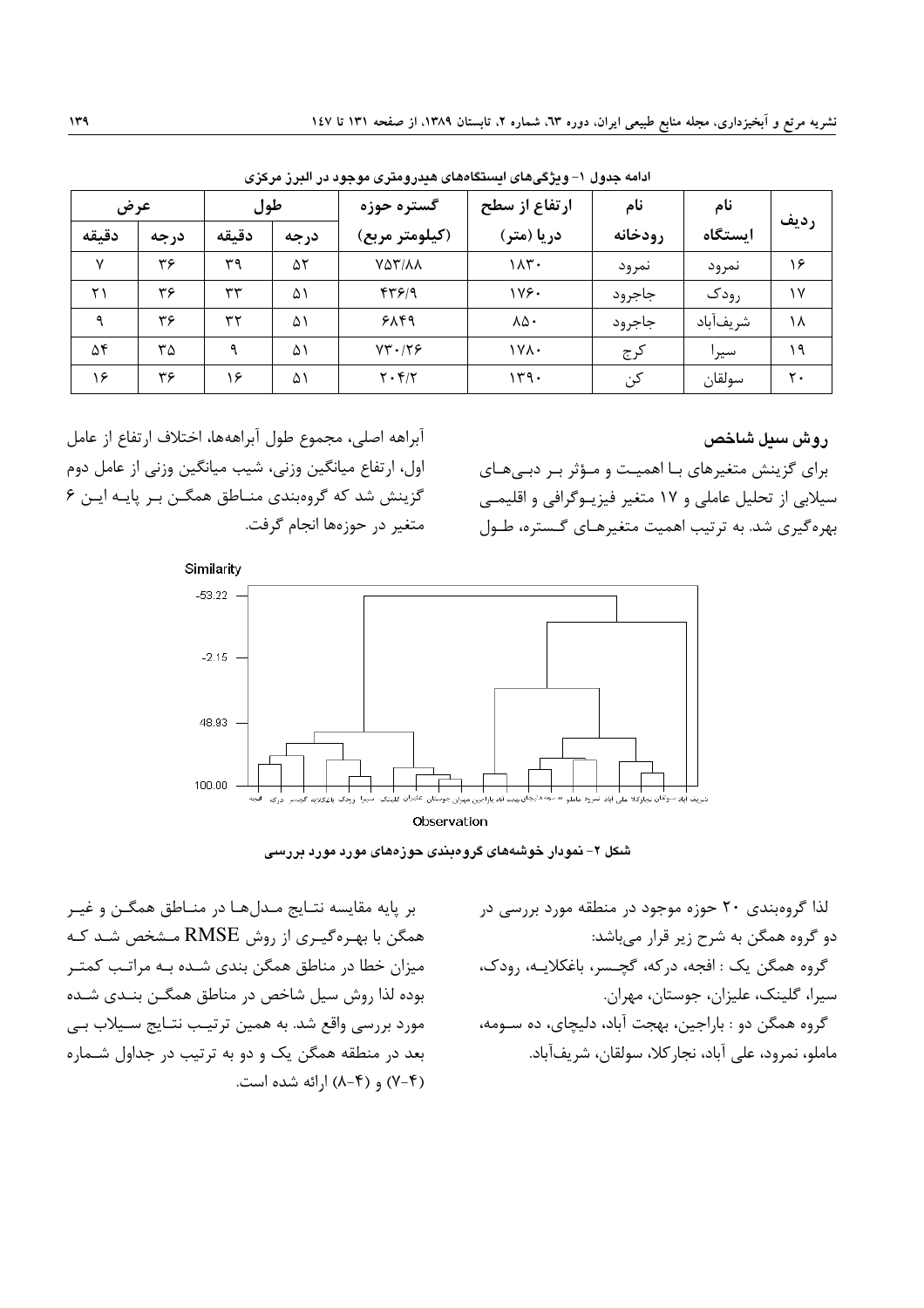|      |               | $\sqrt{2}$         | .                       |                               |                     |                                 |
|------|---------------|--------------------|-------------------------|-------------------------------|---------------------|---------------------------------|
| رديف | حوزه          | Q5/Q2              | Q10/Q2                  | Q25/Q2                        | Q50/Q2              | Q100/Q2                         |
|      | افجه          | $Y/Y\Delta$        | f/Y                     | A/YY                          | 17/2V               | YY/10                           |
| ٢    | عليزان        | $1/\Delta V$       | 1/95                    | Y/Y                           | $Y/Y$ .             | $\mathbf{r}/\cdot\mathbf{r}$    |
| ٣    | باغكلايه      | $Y/\cdot Y$        | $\mathbf{r}/\mathbf{r}$ | $\Delta$ /YY                  | $\lambda/\Delta$    | 17/FV                           |
| ۴    | در که         | $1/Y\Delta$        | $\Upsilon/\Upsilon$     | $\mathbf{r}/\cdot \mathbf{q}$ | $\Upsilon/\Upsilon$ | $\mathcal{N}(\mathcal{K})$      |
| ۵    | گچسر          | $1/\Delta\Upsilon$ | 1/99                    | Y/FF                          | $\Upsilon/\Upsilon$ | $f/\cdot \Lambda$               |
| ۶    | گلینک         | 1/TT               | 1/F <sub>A</sub>        | 1/۶۶                          | $1/Y\lambda$        | $1/\lambda\lambda$              |
| ٧    | جوستان        | 1/57               | Y/Y                     | $\mathbf{r}/\mathbf{v}$       | $f/\cdot 7$         | $\Delta/\Upsilon$               |
| ٨    | مهران         | 1/56               | $\Upsilon/\Upsilon$     | $\frac{1}{2}$                 | f/9f                | 9/1.                            |
| ٩    | رودک          | 1/YY               | Y/YF                    | $\mathbf{r}/\mathbf{r}$ .     | f/Y                 | $\Delta/\Lambda$ 9              |
| ١.   | سيرا          | $1/\Delta$ ۶       | 1/95                    | $\mathbf{Y}/\mathbf{F}$ .     | Y/Yf                | $\mathcal{F}/\cdot \mathcal{A}$ |
|      | <b>Median</b> | 1/۶۳               | $Y/Y$ $\Delta$          | T/11                          | $T/\Lambda V$       | $F/Y$ $\Delta$                  |

جدول ۲– نسبت سیلاب بی بعد منطقه همگن (۱)

جدول ۳– نسبت سیلاب بی بعد منطقه همگن (۲)

| رديف         | حوزه          | Q5/Q2             | Q10/Q2                  | Q25/Q2                    | Q50/Q2                          | Q100/Q2             |
|--------------|---------------|-------------------|-------------------------|---------------------------|---------------------------------|---------------------|
|              | على آباد      | $1/\tau \Delta$   | 1/51                    | $1/9\lambda$              | $Y/Y$ q                         | $Y/\mathcal{F}Y$    |
| ٢            | باراجين       | <b>1/1V</b>       | ۲/۵۲                    | $\mathbf{y}/\mathbf{f}$   | $f/\gamma f$                    | f/9.                |
| ٣            | بهجت آباد     | Y/Y               | $f/\cdot 7$             | Y/99                      | 17/19                           | 71/00               |
| ۴            | دليچای        | $1/\lambda$ ٢     | $Y/\Delta$ .            | $\mathbf{y}/\mathbf{y}$   | $f/\gamma f$                    | $\Delta/\cdot$ ۴    |
| ۵            | ده سومه       | 1/Yf              | Y/YF                    | $Y/\lambda Y$             | $\mathbf{r}/\mathbf{r}$         | $Y/Y$ ۹             |
| ۶            | ماملو         | $Y/\cdot \Lambda$ | $\mathbf{y}/\mathbf{k}$ | 5/54                      | $\mathcal{N} \cdot \mathcal{N}$ | $1 \vee / \vee 1$   |
| $\mathsf{v}$ | نجار كلا      | $Y/Y$ $\Delta$    | $\frac{1}{2}$           | $\Delta$ /۴ $\Delta$      | $V/\cdot \Lambda$               | $\lambda/\lambda$ ٩ |
| ٨            | نمرود         | $f/\Delta \tau$   | ۱۳/۶۳                   | AV188                     | $1YY/\cdot Y$                   | A18/79              |
| ٩            | شريفآباد      | $1/\Delta Y$      | $1/\lambda$ ۶           | $\mathbf{Y}/\mathbf{Y}$ . | ۲/۶۲                            | Y/9                 |
| ۱۰           | سولقان        | ۱/۹۹              | Y/91                    | f/ff                      | $\Delta/\lambda$ 9              | $Y/\mathcal{F}$     |
|              | <b>Median</b> | 1/97              | Y/Y                     | T/90                      | $\Delta$ 1.8                    | 9/79                |

ده، ه باز گشت دلخواه د. منطقه همگن مـورد نظـر، بـا قـرار  $Q_2$  دادن گستره حوزه در رابطه  $\,Q_2^{}\,$  و ضرب عـدد میانــه دوره با: گشت باد شده، دیر سیلایی با دوره با: گشت میورد نظ بدست مے آید. (۱) دای کل منطقه (غیر همگن)  $R^2 = 0.59$  $Q_2 = 3.89(A)^{0.41}$   $R^2 =$ 

سپس در این مرحله دیرهای میبانگین سیپلایی پیشینه لحظهای  $\,Q_2^{}\,$  قابل دید را بـه عنـوان  $\,{\rm Y}$  (متغیـر وابـسته) و گستره حـوزههـای مـورد بررسـی را بـه عنـوان  $\rm X$  (متغیـر مستقل) وارد رگ*یسون می کنی*م و بس از تشکیل معادله بیا قال دادن گستاه جوزوها در هر منطقه همگن با غبر همگن دبی میانگین  $\,\varrho_{_2}\,$  مربوط بـه رابطـه اصـلی سـیل شـاخص بدست مر آید. برای بدست آوردن دبی بیشینه لحظـهای بـا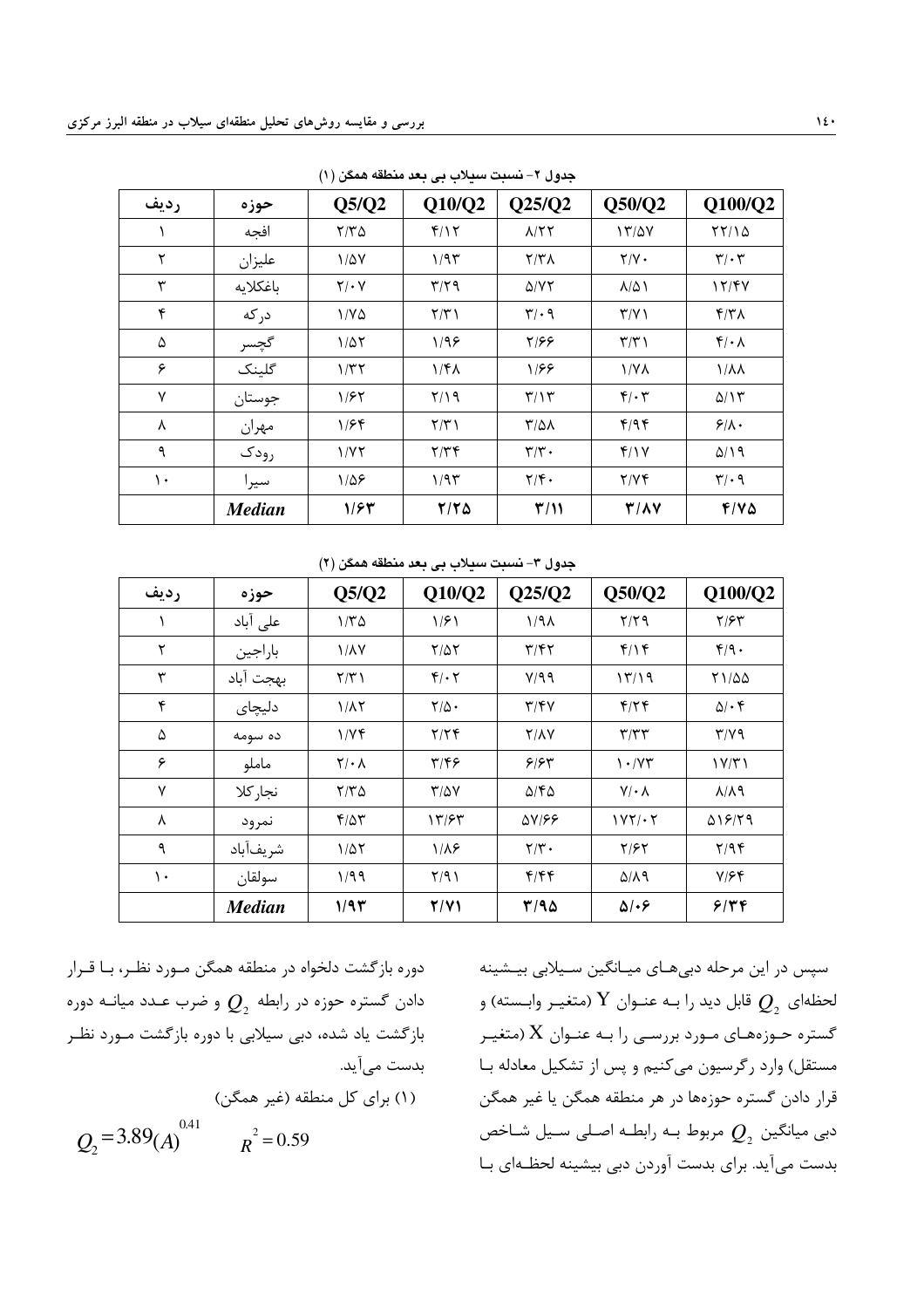7) برای منطقه همگن یک  

$$
Q_2 = 2.93 + 0.13(A) \qquad R^2 = 0.9
$$
  

$$
R^2 = 0.9
$$

$$
Q_2 = 18.9 + 0.01(A)
$$
  $R^2 = 0.81$ 

: دبی با دوره بازگشت ۲ سال ( دبی میانگین سیلابی)  
(متر مکعب بر ثانیه)  
4: گستره حوزه (کیلومتر مربع)  

$$
\frac{2}{R}
$$
: ضریب تعیین

### روش رگرستونهای چندمتغیره

در آغاز شرایط اولیه و فرضیههای رگرسیون از نظر عـادی بودن متغير وابسته، نبود هم خطى بين متغيرهاى مـستقل و نبود دادههای پرت مورد بررسی قرار گرفت.

#### – عادی یودن متغیر وابسته

همه دبی هـای بیـشینه لحظـهای در دوره بازگـشتهـای مختلف با بهره گیری از آزمـون کولموگرونـوف-اسـمیرونوف بررسی شد و مشخص شد که در همـه دورههـای بازگـشت سطح معنیداری بیش از ۰/۰۵ مـیباشـد و لـذا از توزیـع عادی پیروی مے کنند.

#### – نبود هم خطی بین متغیرهای مستقل

پس از برقراری معادلـه رگرسـیونی در بـین میـزانهـای سیلابی با دوره بازگشتهای ۶ گانه و با بهرهگیری از آمـاره VIF مشخص شد که در همه معادلههای رگرسیونی میزان این آماره کمتر از ۴ بوده و لذا متغیرهـای مـستقل در ایـن معادلههای دارای هم خطی نبوده و از نظر آماری اثـری بـر یکدیگر نمی گذارند.

– نيو د دادههاي پر ت

با بررسی دبیهای قابل دیـد در همـه دورههـای بازگـشت مشاهده شد که دبیهای با میـزان بـسیار زیـاد نـسبت بـه میانگین و همچنین بـا فاصـله زیـاد از غالـب دادههـا و بـه اصطلاح پرت در مجموعه دادههای مورد بررسی وجود دارد. بر پایه فرضیههای اولیه، رابطه رگرسـیون بـین دبـیهـای سیلابی دیده شده در دوره بازگشتهای مختلف بـه عنـوان متغیر وابسته و بـیش از ۲۵ متغیـر فیزیـوگرافی، اقلیمـی و یوشـش گیـاهی بـه عنـوان متغیرهـای مـستقل، در همـه .<br>حوزههای محدوده منطقه مورد بررسی، و نیز بهرهگیـری از روش ها و فناوري هاي نيمه لگاريتمي و تمــام لڳــاريتمي دو طرف معادله، رابطه مناسب و منطقی بدست نیامد لذا نتایج آن ارائه نشده است.

#### روش هيبريد

متغیرهای اصلی مؤثر بـر دبـی سـیلاب در منطقـه مـورد بررسی با بهرهگیری از تحلیـل عـاملی سـه متغیـر سـطح، مجموع طول آبراههها و ارتفاع ميانگين وزني مشخص شـده و برای ورود به مدل گزینش شدند.

سپس با توجه به همبستگی بین دبی و سطح حوزههـای آبخیـز از عامـل گـستره بـه عنـوان نخـستین معیـار بـرای تقسیم بندی منطقه به نواحی همگن بهرهگیری شد. از آنجائی که دست کم ۱۰۰ ایستگاه – سال داده قابل دیـد در هر ناحیه مورد نیاز بوده و با درنظـر گـرفتن شـمار کـل دادههای قابل دید در منطقه بیشترین نواحی بنا بـه رابطـه (۳–۵) معادل سه ناحیه می باشد (جدول ۴).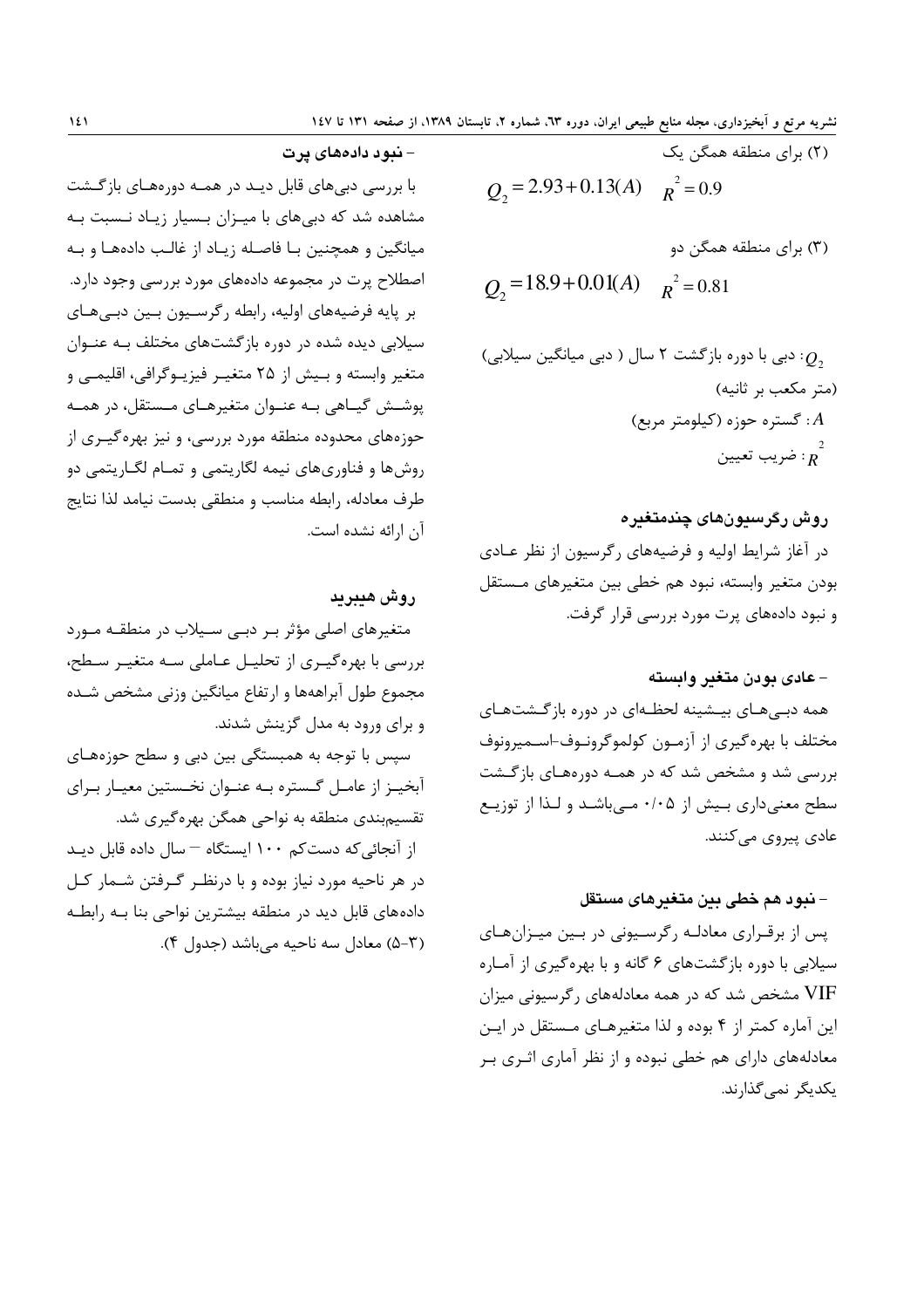با بهـره گیـری از روشهـای متـداول آمـاری توزیـع هـای

مختلف آماری با نواحی مورد بررسی برازش داده شد و پس

از تعیین بهترین توزیع برای هر ناحیه، دبیهای سـیلابی بـا

دورههای بازگشت ۲، ۵، ۱۰، ۲۵، ۵۰ و ۱۰۰ ساله استخراج

به منظور تعیین دبے بیـشینه لحظـهای  $\mathrm{T}$  سـاله در هـر

با بهره گیری از رابطـه (۳-۹) میـزان وزنـی b(مؤلفـه اول

رابطه (۳-۴)) برای هر ناحیه و بـرای بهـرهگیـری در تکـرار

دوم رابطه (۳-۷) محاسبه شد که در (حدول ۵) نـشان داده

ناحیه میزان Q بنا به رابطه (۳-۸) تعیین میشود.

| ميانگين           | دامنه گستره                                                                    | نام حوزهها                              | ويژگي   |  |
|-------------------|--------------------------------------------------------------------------------|-----------------------------------------|---------|--|
| وزني(كيلومترمربع) | (كيلومترمربع)                                                                  |                                         | ناحىه   |  |
| 49/80             | $\Upsilon \cdot / \Upsilon \Upsilon - \Upsilon \cdot \Upsilon / \Delta \Delta$ | افجه، دركه، كمرخاني، بهجت آباد، شترك،   | ناحىه ۱ |  |
|                   |                                                                                | نجاركلا، عليزان، مهران، اوشان، على آباد |         |  |
| YVAIAV            | $-$ ۴۳۶/۹۱                                                                     | باراجين، سولقان، گچسر، دليچای، ده سومه، | ناحيه ٢ |  |
|                   | $\mathcal{N} \cdot \mathcal{K}/\mathcal{K}$                                    | جوستان، رودک                            |         |  |
| 11.0/YY           | $-8\lambda$ ۴۹/۲۶                                                              | باغكلايه، سيرا، نمرود، ماملو، گلينک،    | ناحيه ٣ |  |
|                   | 51Y/91                                                                         | شريفآباد                                |         |  |

شد.

شده است.

 $A_+$  جدول ۴– گروهبندی حوزهها برپایه عامل گستره وزنی

به منظور تعیین عوامل مجهول (a وb و C ) فرایند تکراری هیبرید به صورت زیر انجام می شود:

هریک از مؤلفههای رگرسیون بهصورت جداگانه بررســی و تعیین می شوند. در نخستین گام و به منظور تعیـین مؤلفـه ا سطح حوزه (A) به عنوان نخستین عامل گزینش شده و  $\mathrm{b}$ دیگر عوامل [در اینجا $(B)$ ] ثابت در نظر گرفته می شود.

میانگین وزنی سطح در هر ناحیـه بنـا بـه رابطـه (۳-۶) تعیین می شود. در ادامه فرایند هیبرید دبی لحظـهای قابـل دید نواحی مورد بررسے بنا بـه رابطـه (۳-۷) اسـتاندارد می شود.(یعنی میزان دبی های ایستگاه – سال هر ناحیه بـه میانگین وزنی سطح آن ناحیه تقسیم میشود). بدین ترتیب در هر ناحیه یک آمار درازمدت یکنواخت بـرای تحلیـل منطقهای سیل بدست می آید.

| دوره بازگشت |                             | دوره بازگشت          |               |                              |                                          |               |  |  |
|-------------|-----------------------------|----------------------|---------------|------------------------------|------------------------------------------|---------------|--|--|
| تكرار       |                             | ۵                    | ۱۰            | ۲۵                           | ۵۰                                       | $\cdots$      |  |  |
| تكرار اول   |                             |                      |               |                              |                                          |               |  |  |
| تکرار ۲     | $\cdot/\cdot$ ۴۸            | $\cdot/\cdot \wedge$ | .199          | $\cdot$ /۲۲ $\cdot$ $\wedge$ | $\cdot$ $\upgamma\vee\downarrow\upgamma$ | $\cdot$ /۳۳۷۱ |  |  |
| تكرار ٣     | .1.899                      | .71571               | $\cdot$ /1755 | .77199                       | .778V                                    | $\cdot$ /۲۷۲۱ |  |  |
| تكرار ۴     | $\cdot$ / $\cdot$ 6 $\circ$ | .71571               | .71YYY        | .771Y                        | .778V                                    | $\cdot$ /۲۷۲۱ |  |  |

جدول ۵– کل میزانهای b بدست آمده در نواحی مورد بررسی

تکرار دوم فرایند هیبریـد از رابطـه (۳-۷) آغـاز مــی شــود بهطوری که میزان b در این رابطه برای دوره بازگشتهای مختلف از جدول(۴–۲۱) بدست مي آيد. فرايند بـالا آن قــدر

تکرار می شود که میزان b ثابت شود. در این بررسی مؤلفـه یس از ۴ بار تکـرار ثابـت شـد و میـزان آن در جـدول  $\mathbf b$ (۱۸-۴) ارائه شده است.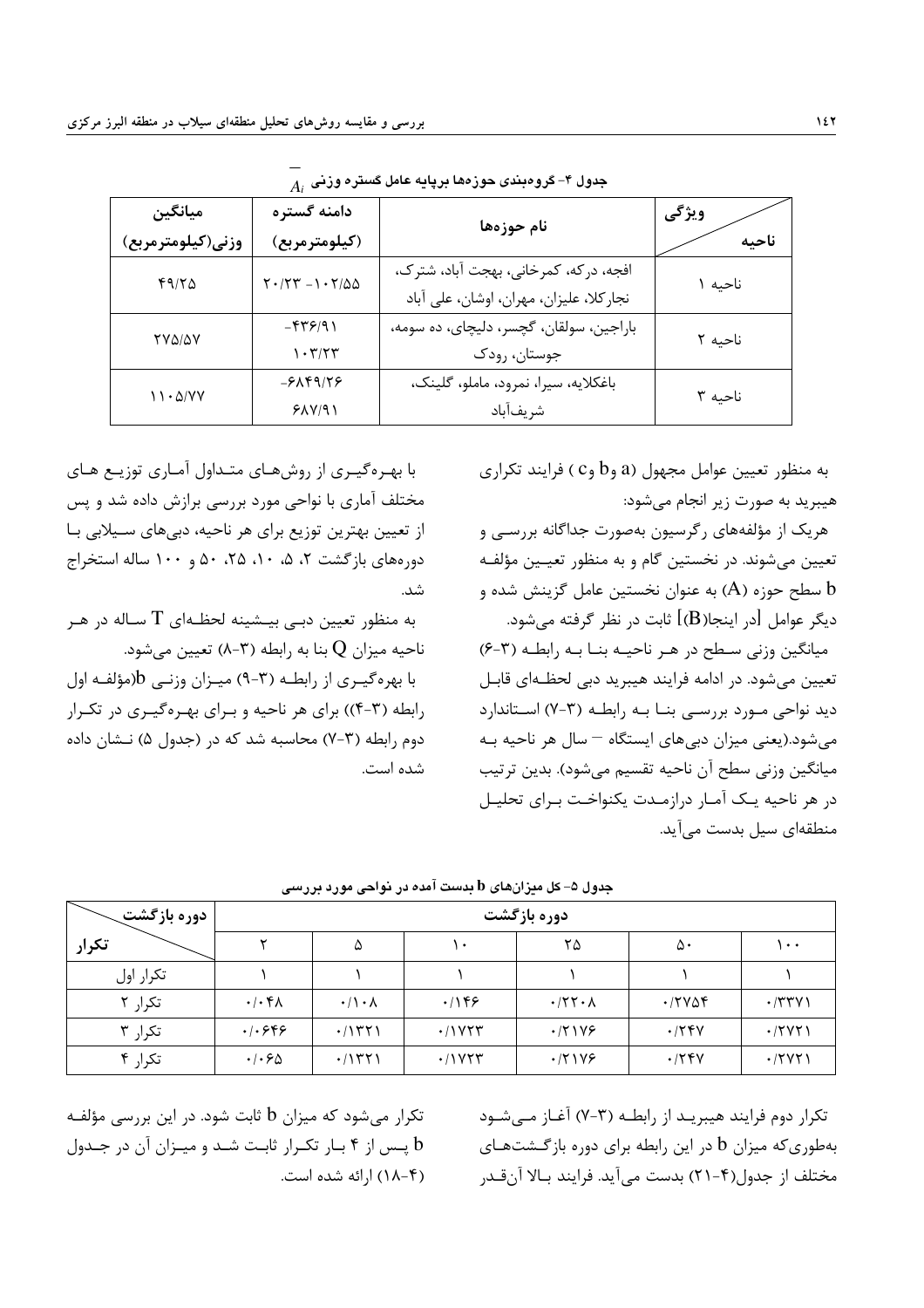شد در نخستین گام، میانگین وزنی عامل مورد بررسـی (در این مرحله طول کـل آبراهـههـای حـوزه) در نـواحی مـورد بررسي بر پايه رابطه (۳-۶) (SL) تعيين مي شـود (جـدول  $\Lambda$ 

در مرحله دوم و به منظور تعیـین مؤلفـه C عامـل دوم در این بررسی یعنی مجموع طول آبراههها (SL) مورد بررسی قرار می گیرد و دیگر عوامـل (در اینجـا A) ثابـت در نظـر گرفته میشود. همانند آنچه در روند تعیین مؤلفـه b انجـام

|                                     |                                                        | .                                                                                   |                  |
|-------------------------------------|--------------------------------------------------------|-------------------------------------------------------------------------------------|------------------|
| ميانگين وزني<br>(کیلومترمربع)       | دامنه طول کل آبراههها<br>(كيلومترمربع)                 | نام حوزهها                                                                          | ويژگىها<br>ناحىه |
| 1Y/9F                               | $f/\Delta f - f f / q f$                               | افجه، دركه، كمرخاني، بهجت<br>آباد، علیزان، نجارکلا، شترک،<br>مهران، اوشان، على آباد | ناحیه ۱          |
| 1.111                               | $49/99 - 101/97$                                       | باراجين، سولقان، جوستان،<br>رودک، دلیچای، گلینک                                     | ناحيه ٢          |
| $f\uparrow\lambda/\uparrow\uparrow$ | $1V \cdot / \Lambda - T \cdot \Lambda / \Delta \Delta$ | ده سومه، باغکلايه، گچسر،<br>سيرا، نمرود، ماملو، شريفآباد.                           | ناحيه ٣          |

حدول ۵– گروه بخدی چوز مها بر بابه عامل محموع طول کل آبراهه وزنبی ( \_CT ) روش هیپرید

c در نظر گرفته شد و میـزان c در تکـرار اول معـادل ۱ در نظر گرفته شد. با بهرهگیری از رابطه (۳-۷) میزان دبی استاندارد نواحی مورد بررسی تعیین شد به طوری *که* به جای مؤلفه b مؤلفه

| <b>ا دوره بازگشت &gt;</b> |                                                    |                                              |                                 | دوره بازگشت                                 |                                          |                                                     |
|---------------------------|----------------------------------------------------|----------------------------------------------|---------------------------------|---------------------------------------------|------------------------------------------|-----------------------------------------------------|
| تكرار                     |                                                    | ۵                                            | ₩                               | ۲۵                                          | ۵۰                                       | ۱۰۰                                                 |
| تكرار اول                 |                                                    |                                              |                                 |                                             |                                          |                                                     |
| تكرار ٢                   | $\cdot/\cdot$ ۳۴                                   | $\cdot$ / $\cdot$ $\vee$ $\vee$ $\vee$       | $\cdot$ / $\cdot$ Y9Y           | $\cdot/\cdot$ $\wedge$ $\uparrow$ $\varphi$ | $\cdot$ / $\cdot$ $\vee$ $\wedge$ $\vee$ | $.$ $\cdot$ $\cdot$ $\cdot$ $\cdot$ $\cdot$ $\cdot$ |
| تكرار ۳                   | $\cdot$ / $\cdot$ $\uparrow$ $\uparrow$ $\uparrow$ | $\cdot$ / $\cdot$ $\vee$ $\cdot$ $\triangle$ | $\cdot/\cdot \wedge \cdot \vee$ | $\cdot/\cdot \wedge \cdot \curlyvee$        | $\cdot$ / $\cdot$ YYY                    | $\cdot$ / $\cdot$ $\epsilon$ $\Delta \tau$          |

حدول ۶– کل میزانهای c بدست آمده در نواحی مورد بررسی

یک از دورههای بازگشت میزان توان d در چندین تکرار بـه عدد ثابت نرسید، مشخص می شود که متغیر یاد شده رابطه خطی با دبی سیلابی در منطقه مـورد بررسـی نداشـته لـذا متغیر یاد شده قادر به وارد شدن به معادلـه نمـیباشـد. در انتها با قرار دادن دبیهای قابل دید حوزهها در سمت چپ فرمول و میزان مشخصه حوزهها در سـمت راسـت فرمـول، میـزان عـددی  $a$  بـرای همـه حـوزههـا بـه ازای هـر دوره بازگشت بدست می آید که میانه آن اعداد در فرمول متناظر با همان دوره بازگشت قرار می گیرد. در نهایت مـدلهـای

میزان های بالا برای تعیین میـزان وزنـی C بنـا بـه رابطـه (۳-۹) برای بهرهگیری در تکرار دوم رابطه (۳-۷) مورد بهرهگیری قرار گرفت و میزانهای C با دوره بازگشتهای مختلف تعيين شد (جدول ۶).

فرایند بالا آنقدر تکرار میشود تا میزانهای c ثابت شود. در این بررسی پس از ۳ تکرار، میـزانهای C ثابـت شـد (جدول ۶).

به دلیل اینکه با قرار دادن متغیر ارتفاع میانگین وزنـی در ادامه روند معادله هيبريد، بر پايه مراحـل پيــشين، در هـيچ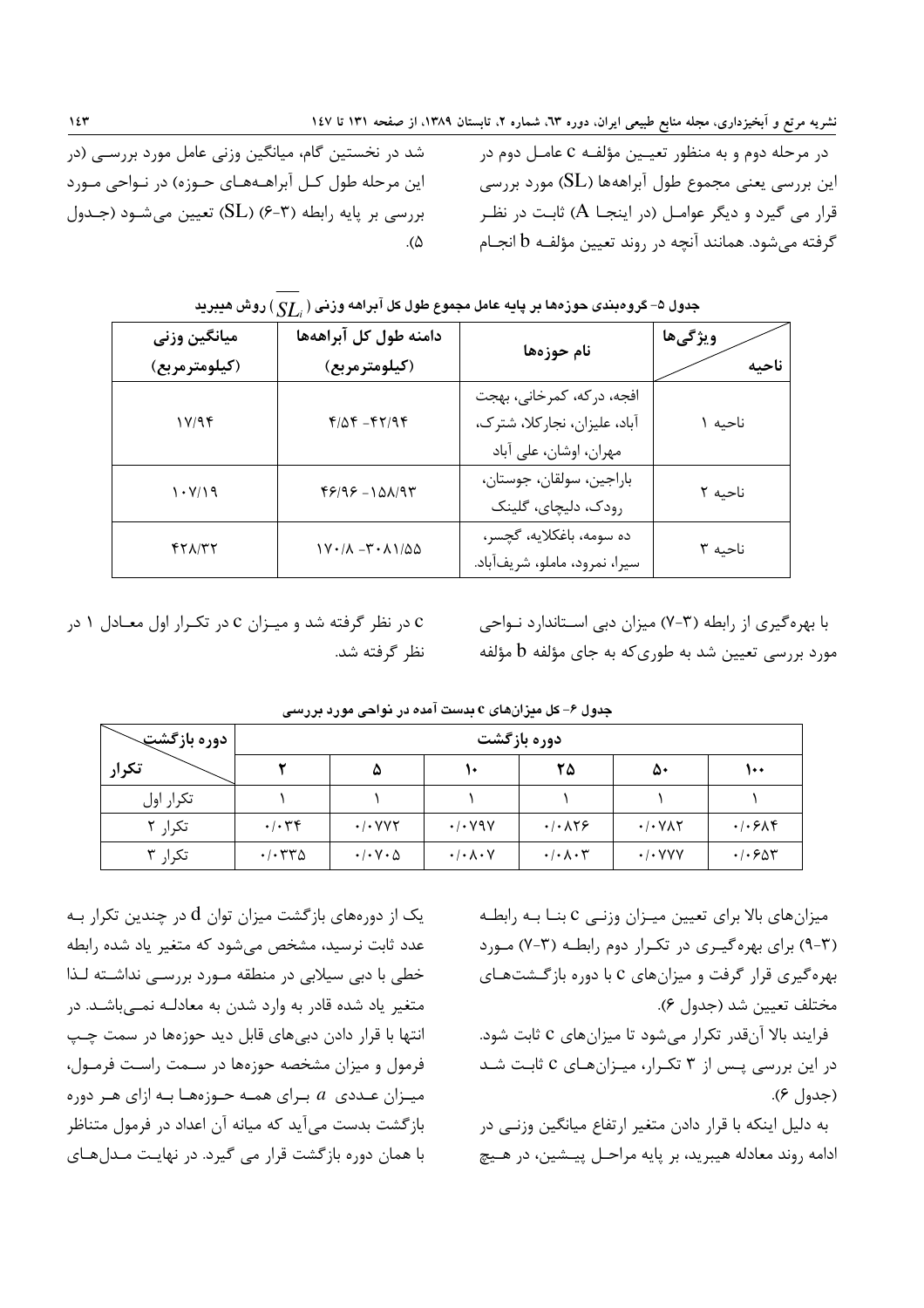۱٤ هستار المسلم بين المسلم المسلم المسلم المسلم المسلم المسلم المسلم المسلم المسلم المسلم العراق المسلم المسلم المسلم المسلم المسلم المسلم المسلم المسلم المسلم المسلم المسلم المسلم المسلم المسلم المسلم المسلم المسلم المسلم

 ' 
\*- FM. ,4 \* # 
A 
\*- PS, A - 
 # 0  
 ,
\_ /;L \* # -4 < .(h &)

| دوره بازگشت | معادله هيبريد                                              |
|-------------|------------------------------------------------------------|
|             | $Q_2 = 14.42 \frac{^{0.065}}{A} \frac{^{0.0335}}{SL}$      |
| ۵           | $Q_5 = 15.92 \frac{^{0.1321}}{A} \frac{^{0.0705}}{SL}$     |
| ١.          | $Q_{10} = 16.81 \frac{0.1723}{A} \frac{0.0807}{SL}$        |
| ۲۵          | $Q_{25} = 22.38 \frac{^{0.2176}}{A} \frac{^{0.0803}}{SL}$  |
| ۵٠          | $Q_{50} = 25.33 \frac{^{0.247}}{A} \frac{^{0.0777}}{SL}$   |
| ۰۰          | $Q_{100} = 26.78 \frac{^{0.2721}}{A} \frac{^{0.0653}}{SL}$ |

جدول ۷– معادلههای تعیین دبی بیشینه لحظهای با روش هیبرید

.<br>شاخص و هیب بد بایکدیگ مقایسه شد (حدول ۸) و (شکل

مقايسه مدلهاى منطقهاى سيلاب

سرانجام با بهره گیری از روش محذق میانگین مربع خطاها (RMSE) نتايج دو مدل منطقهاي تحليـل سـيلاب سـيل

| جدول ۸– نمودار مقایسه خطا در برآورد سیلاب به دو روش سیل شاخص و هیبرید در کل حوزههای مورد بررسی |  |  |  |  |
|------------------------------------------------------------------------------------------------|--|--|--|--|
|------------------------------------------------------------------------------------------------|--|--|--|--|

.( $\mathbf{\breve{y}}$ 

| دوره بازگشت<br>مدل |           | ۵                             |                     | ۲۵         | ۵۰     | ۱۰۰                                        |
|--------------------|-----------|-------------------------------|---------------------|------------|--------|--------------------------------------------|
| سيل شاخص           | 13/17     | $\mathbf{r} \cdot \mathbf{r}$ | $\Delta Y/\Delta q$ | 1.174      | 154198 | $\mathbf{Y}\mathbf{Y}\mathbf{Y}\mathbf{Y}$ |
| هيبريد             | $f\cup f$ | $\Delta\lambda/\Delta\Delta$  | 78158               | $11 - 100$ | ۱۶۱/۰۵ | 747/97                                     |



شکل ۳– نمودارمقایسه خطا در برآورد سیلاب به دو روش سیل شاخص و هیبرید در کل حوزههای مورد بررسی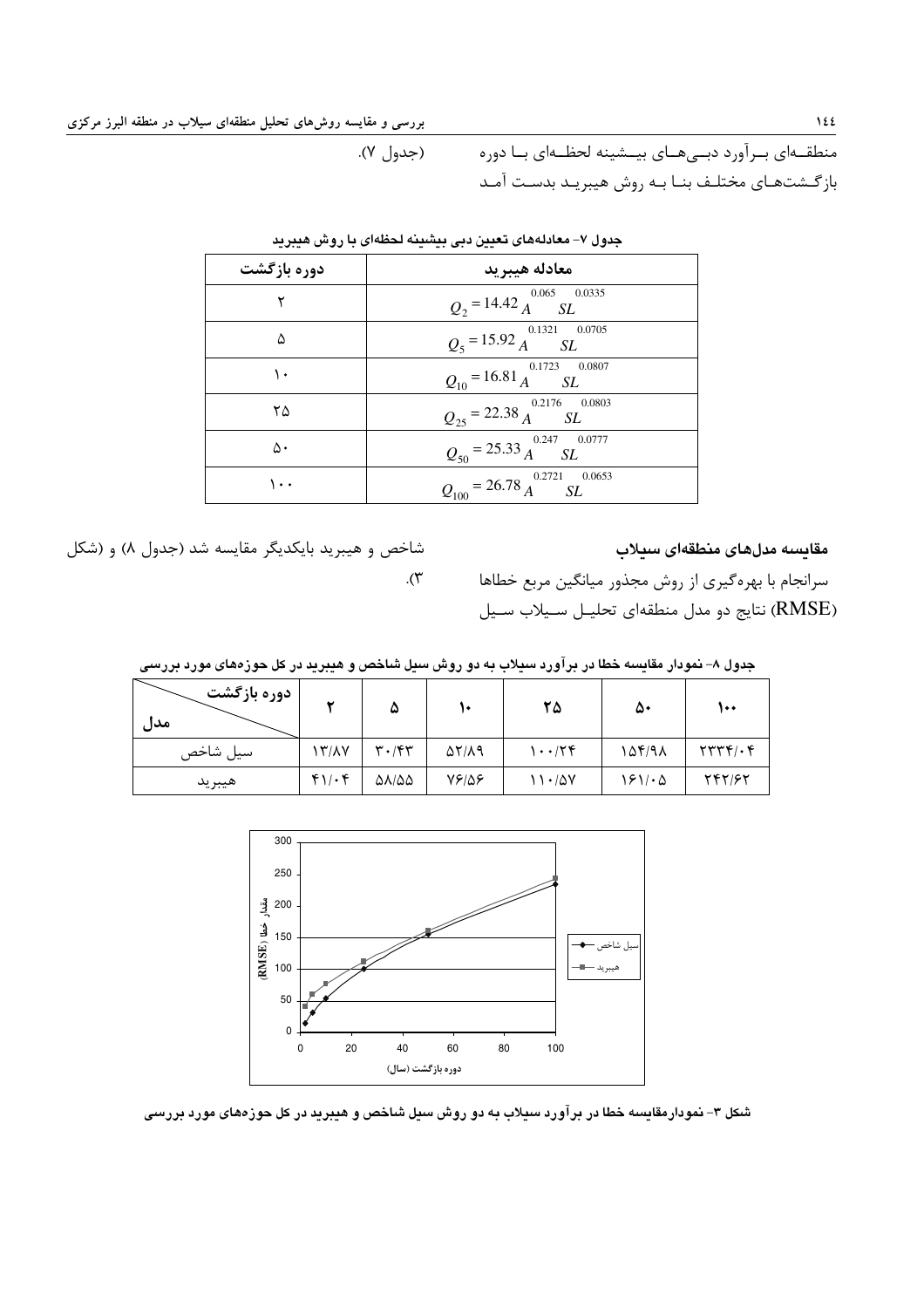بحث و نتيجهگيري در این بررسی که در شماری از حــوزههــای منطقــه البــرز مرکزی انجام شد، اقدام به مقایسه دبیهای سـیلابی قابـل دید با نتایج برآورد دبیهای سیلابی از سه روش رگرسـیون چندمتغیره، سیل شاخص و هیبرید شد.

در آغاز در روش رگرسیون چنـدمتغیره فرضـیههـای ایـن مدل مورد بررسی قـرار گرفـت و بـا بهـرهگيـري از آزمـون کولموگروف-اسـمیرونوف (K-S) مـشخص شـد دبـی هـای سیلابی مورد نظر در همه دوره بازگشتها، عادی می باشـد. سیس آزمون وجود هم خطی (VIF) نیز بررسی شد که بر این پایه هیچکدام از متغیرهـای مـستقل بـر یکـدیگر اثـر متقابل نداشتند. با توجه بهاین که نبود دادههای پرت، پیش فرض این مدل میباشد و این دبیهای سیلابی با میزانهای بالا و استثنایی مربوط به دوره بازگشتهای بالا بوده می باشـد، ایـن فـرض در ایـن مـدل بطـور مناسـب احـراز نمیشود و دلیل رد شدن این مدل بهطور معمول بـه دلیـل وجود این دادههای استثنایی و نیز شمار کم مـشاهدههـا در معادله رگرسیون (۲۰ حوزه) مے باشد. همچنـین بـر پایـه اغلب تحقيقات، رابطه بين پديدههـا و عوامـل محيطـي بـه صورت چندمتغیره غیر خطی است، از این رو با بهـرهگیـری از روشهای رگرسیون خطی نمی توان رابطـه منطقـی بـین پدیدهها برقرار کرد. همچنین در روشهای رگرسیون غیـر خطي نيز تنها امكان برقراري ارتباط بين يك متغير وابـسته و یک متغیر مستقل وجود دارد. همچنین باید اشـاره شـود که در روشهای رگرسیونی خطـی اول بایـد بـین متغیرهـا تغيرات منظمـى وجـود داشـته باشـد ضـمن اينكـه شـمار مشاهدهها نیز زیاد باشد.

این نبود برقراری رابطه رگرسیونی مناسب در روشهای تحليل منطقهاي سـيلاب همچنـين مـورد تأييـد محققـان Rohani, Honarbakhsh, 1995 دیگری از جملـه Mirzahosseini, 2007 .2001 Fill  $\&$ , Kokkonen et al., 2003 Stedinger, 1998 Leclerc & Ouarda, 2007 مىباشد.

در روش هیبریـد کـه نـوعی معادلـه رگرسـیونی اسـت، متغیرهایی که در معادلـه وارد میـشوند بـه ترتیـب شـامل

گستره، مجمـوع طـول آبراهـههـا و ارتفـاع ميـانگين وزنـي حوزهها می شود. در این مدل در آغـاز گـستره را وارد مـدل کرده و توان آن را برابر مراحـل بیـان شـده بدسـت آورده و پس از تثبیت توان متغیر اول (گـستره)، متغیـر دوم (طـول مجموع آبراههها) را وارد مدل كـرده و هماننــد مرحلــه اول عمل کرده تا توان آن ثابت شود. ولی با وارد کـردن متغیـر سوم (ارتفاع میانگین وزنی) به معادله هیبرید و انجام فرایند تعیین توان، عدد توان متغیر به یک عدد ثابت نرسید. ثابت نشدن توان بیانگر نبود رابطه خطی میان آن متغیر و متغیر وابسته (دبی سیلابی) می،باشد. لذا با توجه بــه نبــود رابطــه خطی هر متغیر با دبی سیلابی نمـی تـوان آن را وارد مـدل هيبريد (رگرسيوني) نمود.

بررسے ها نــشان مــی۵هـد نتـایج بدسـت آمـده از روش رگرسیون چندمتغیره در منطقه مورد بررسی مناسب نبـوده و مورد تأیید قرار نمی گیرد. با مقایسه دبی های سـیلابی دو روش سیل شاخص در مناطق همگـن و و روش هیبریـد بـا میزان دبی سیلابی قابل دید در کل منطقه مورد بررسی با بهـرهگیــری از آزمــون مجــذور میــانگین مربــع خطاهــا (RMSE) و ميانكين انحراف خطاهـا (MBE) مـشخص شد که در هردو مدل، میزان خطا با افـزایش دوره بازگـشت افزایش می یابد. در نهایت نتایج نشان میدهد که با تفـاوتی به نـسبت جزیـی روش سـیل شـاخص در همـه دورههـای بازگـشت دارای خطـای کمتـری نـسبت بـه مـدل هیبریـد میباشد. قابل یـادآوری اسـت کـه ایـن دقـت در دور هـای بازگشت پایین ۲ تا ۱۰ سال محسوس تر مـیباشـد. نتـایج اين تحقيق همخوان با نتـايج بدسـت آمـده توسـط آقايـان Rahnama & Rostami, ..Honarbakhsh, 1995 2002 و Fill & Stedinger, 1998 مے باشد.

## يىشىنھادھا

- رابطه میان دبی سیلابی و بارش متناظر با همان سیلاب را بهصورت معادلههای بارش-رواناب برای رگبارهای مختلف در هر منطقه بدست آورده شود. - عوامل دیگری به غیر از متغیرهای فیزیکی در مدل هـای

منطقهای سیلاب از جمله متغیرهای اقلیمی شـامل میـزان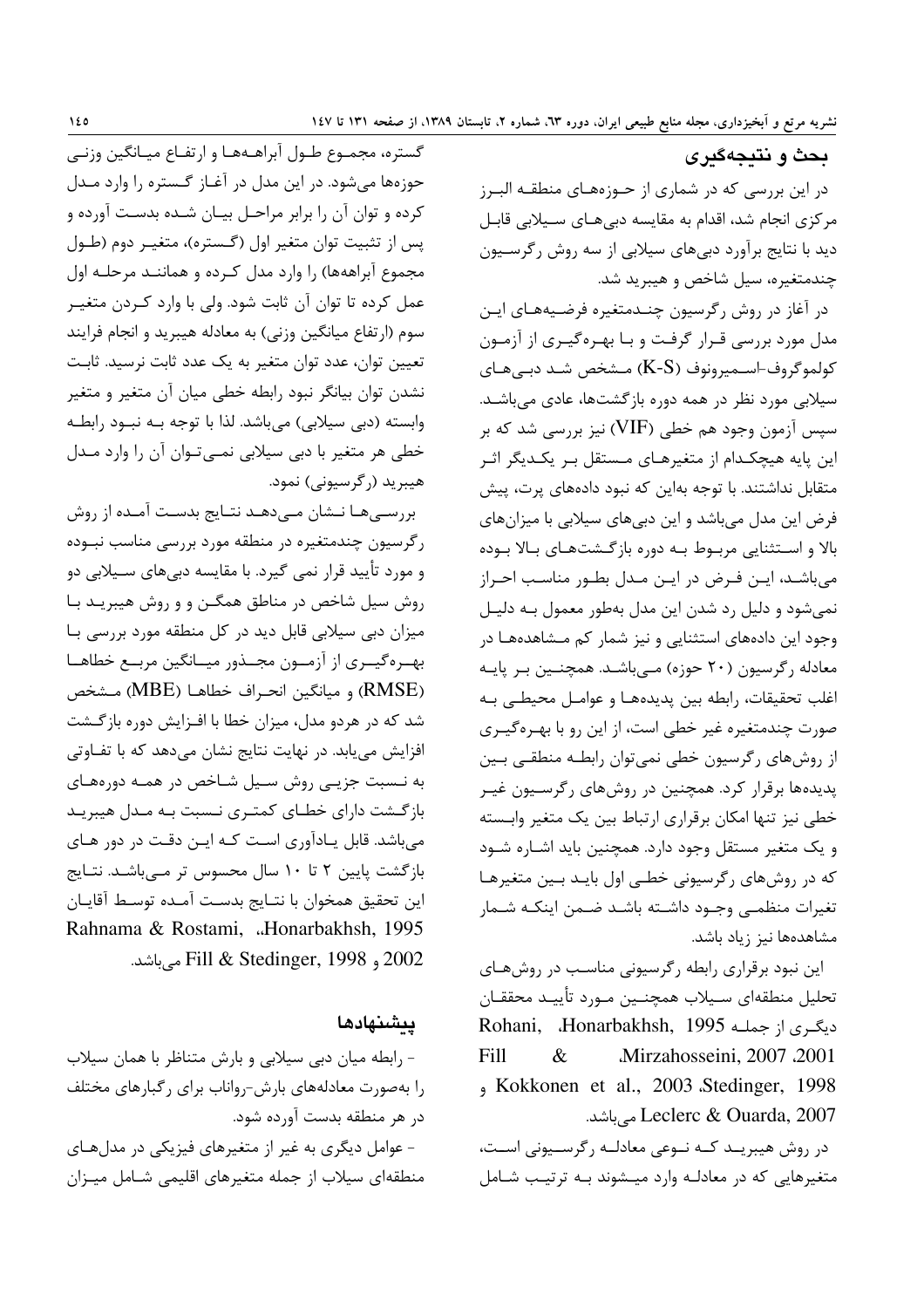| بررسی و مقایسه روشهای تحلیل منطقهای سیلاب در منطقه البرز مرکزی |                                                       |
|----------------------------------------------------------------|-------------------------------------------------------|
| - روشهای جدیدتر پیشبینی و تحلیل منطقهای سیلاب                  | بارش، شدت بارش و مدت بارش که بسیار مؤثر بر رخداد      |
| مبتنی بر بهرهگیری از نرم افزارهای رایانهای در مناطق            | دبیهای سیلابی در زیرحوزهها و نـواحی اقلیمـی محـدود    |
| مختلف ارزيابي شوند.                                            | میباشند بررسی شود.                                    |
| - اعلام نتایج بررسیهای تحلیل منطقهای و پهنههای                 | - با توجه به نزدیکی خطای دو مدل نمیتوان مدل           |
| برآورد شده سیلاب به ستاد حـوادث غیـر مترقبـه و مراکـز          | هیبرید را رد کرد لذا پیشنهاد میشود ایـن مقایـسههـا در |
| مرتبط در نواحی بحرانی و سیلخیز در هر منطقه.                    | مناطق دیگر کشور نیز توسط محققان دیگری انجام گیرد.     |

منابع

- Abbasizadeh, M., 2003. Regional flood analysis using hybrid method (in south Alborz). MS.c. thesis. watershed management, University of Tehran, 85-89 pp.

- Chavoshi Borojeni, S., 1998. Regionalization of maximum flood discharges in arid regions using hybrid method. MS.c. thesis. watershed management, University of Tehran, 64 pp.

- Esmaili, K., Davari, K., 2002. Estimating Models of Annual and monthly discharge in kelat Nader. 6th International River engineering Conference, Shahid chamran Ahwaz University.

- Fill, D., Stedinger, R., 1998. Using regional regression within index flood procedures and an empirical Bayesian estimator. Journal of hydrology, 210, 128-145.

- Honarbakhsh, A., 1995. Regional flood analysis in Namak lake basin, MS.c. thesis. watershed management, University of Tehran, 82-83 pp.

- Jalmarson, H.W. et al, 1992. Regional flood frequency relation for stream with many years of no flow. American society of civil engineering, New York, 483-488.

- Kokkonen, S., et al, 2003. Predicting daily flows in ungauged catchments: model regionalization from catchment descriptors at the Coweeta Hydrologic Laboratory, North Carolina. Hydrological Processes, 17, 2219-2238.

- Leclerc, M., Ouarda, T., 2007. Non-stationary regional flood frequency analysis at ungauged sites. Journal of hydrology 343, 254-265.

- Mirzahosseini, M., 2007. Minimum discharge regional analysis using hybrid method (case study: Mazandaran province). MS.c. thesis. Desert management, University of Tehran, 88 pp.

- Rahnama, M., Rostami, R., 2002. Frequency flood analysis using index flood in south and west rivers of Oromieh Lake. 6th International River engineering Conference, Shahid chamran Ahwaz University.

- Rohani, H., 2001. Regional flood analysis using hybrid method in arid and semi-arid region (case study: Khorasan). MS.c. thesis. watershed management, University of Tehran, 64-68 pp.

- Seif, A., Moji, R., 2002. Study of hybrid method in design floods, river projects and flood control in south of Iran. 6th International River engineering Conference, Shahid chamran Ahwaz University.

- Summarized flood report in east of Golestan province, 2001, natural resources general office of Golestan province. 15 pp.

- Taghvai Abrishami, A., 2002. Comparison of maximum flood discharges methods using different frequency in Khorasan North Rivers. 6th International River engineering Conference, Shahid chamran Ahwaz University.